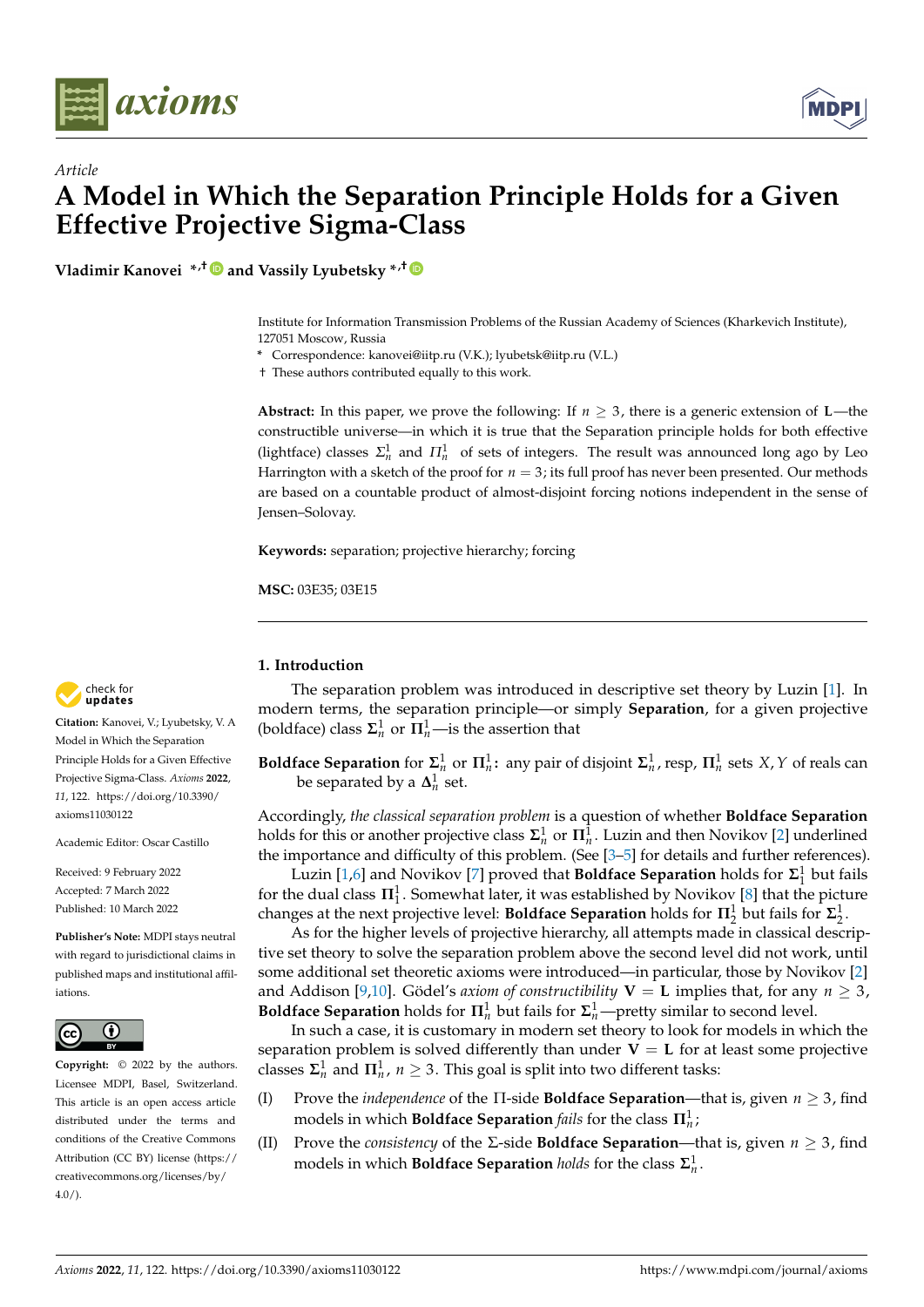As for *models*, we focus here only on *generic extensions of the constructible universe* **L**. Other set theoretic models, e.g., those based on strong determinacy or large cardinal hypotheses, are not considered in this paper. (We may only note in brackets that, by Addison and Moschovakis [\[11\]](#page-11-9), and Martin [\[12\]](#page-11-10), the *axiom of projective determinacy* **PD** implies that, for any  $m \geq 1$ , the separation problem is solved affirmatively for  $\Sigma_{2m+1}^1$  and  $\Pi_{2m+2}^1$  and negatively for  $\Pi_{2m+1}^1$  and  $\Sigma_{2m+2}^1$ —similar to what happens at the first and second level corresponding to  $n = 0$  in this scheme. See also Steel [\[13](#page-11-11)[,14\]](#page-11-12), and Hauser and Schindler [\[15\]](#page-11-13) for some other relevant results.).

Problems (I) and (II) have been well-known since the early years of forcing, e.g., see problem P3030, and especially P3029 (= (II) for  $n = 3$ ) in a survey [\[16\]](#page-11-14) by Mathias.

Two solutions for part (I) are known so far. Harrington's two-page handwritten note ([Addendum A1] [\[17\]](#page-11-15)) contains a sketch of a model, without going into details, defined by the technique of almost-disjoint forcing of Solovay and Jensen [\[18\]](#page-11-16), in which indeed **Separation** fails for both  $\Sigma_n^1$  and  $\Pi_n^1$  for a given *n*. This research was cited in Moschovakis [\[3\]](#page-11-2) (Theorem 5B.3), and Mathias [\[16\]](#page-11-14) (Remark P3110 on page 166), but has never been published or otherwise detailed in any way. Some other models, with the same property of failure of **Separation** for different projective classes, were recently defined and studied in [\[5,](#page-11-3)[19\]](#page-11-17).

As for (II), the problem as it stands is open so far, and no conclusive achievement, such as a model (a generic extension of **L**) in which **Boldface Separation** holds for  $\Sigma^1_n$  for some  $n \geq 3$ , is known. Yet, the following modification turns out to be easier to work with. The *effective* or *lightface* **Separation**, for a given lightface class  $\Sigma_n^1$  or  $\Pi_n^1$  (we give [\[3\]](#page-11-2) as a reference on the lightface projective hierarchy), is the assertion that

**Lightface Separation** for  $\Sigma_n^1$  or  $\Pi_n^1$ : any pair of disjoint  $\Sigma_n^1$ , respectively,  $\Pi_n^1$  sets *X*, *Y* can be separated by a *∆* 1 *n* set—here, unlike the **Boldface Separation** case, the sets *X*,*Y* can be either sets of reals or sets of integers.

Accordingly, the *effective* or *lightface* separation problem is a question of whether **Lightface Separation** holds for this or another class of the form  $\Sigma_n^1$  or  $\Pi_n^1$ , with specific versions for sets of reals and sets of integers. Addison [\[9,](#page-11-7)[10\]](#page-11-8) demonstrated that, similar to the above, **Lightface Separation** holds for  $\Sigma_1^1$  and  $\Pi_2^1$ ; fails for  $\Pi_1^1$  and  $\Sigma_2^1$ ; and under the axiom of constructibility  $V = L$ , it holds for  $\Pi^1_n$  and fails for  $\Sigma^1_n$  for all  $n \geq 3$ —both in the "real" and the "integer" versions. (See also [\[3\]](#page-11-2)).

In this context, Harrington announced in [\[17\]](#page-11-15) that there is a model in which **Lightface Separation** holds both for the class  $\Sigma_3^1$  *for sets of integers*, and for the class  $\Pi_3^1$  *for sets of integers*. A two-page handwritten sketch of a construction of such a model is given in ([Addendum A3] [\[17\]](#page-11-15)) without much elaboration of arguments. **The goal of this paper** is to prove the next theorem, which generalizes the cited Harrington result and thereby is a definite advance in the direction of (II) in the context of **Lightface Separation** for sets of integers. This is the main result of this paper.

<span id="page-1-0"></span>**Theorem 1.** Let  $m \geq 2$ . There is a generic extension of **L** in which

- (i) Lightface Separation *holds for*  $\Sigma_{n+1}^1$  sets of integers, so that any pair of disjoint  $\Sigma_{n+1}^1$  sets  $X,Y\subseteq\omega$  can be separated by a  $\varDelta_{\mathbb{m}+1}^1$  set;
- (ii) Lightface Separation *also holds for*  $\Pi_{n+1}^1$  *sets of integers, so that any pair of disjoint*  $\Pi_{n+1}^1$  $sets\ X, Y \subseteq \omega$  can be separated by a  $\Delta^1_{n+1}$  set.

Our proof of this theorem will follow a scheme that includes both some arguments outlined by Harrington in [\[17\]](#page-11-15), Addendum A3 (mainly related to the most elementary case **n** = 2) and some arguments absent in [\[17\]](#page-11-15), in particular, those related to the generalization to the case  $n \geq 3$ . (We may note here that [\[17\]](#page-11-15) is neither a beta-version of a paper, nor a preprint of any sort, but rather handwritten notes to a talk in which omissions of even major details can be expected.) All this will require both a fairly sophisticated construction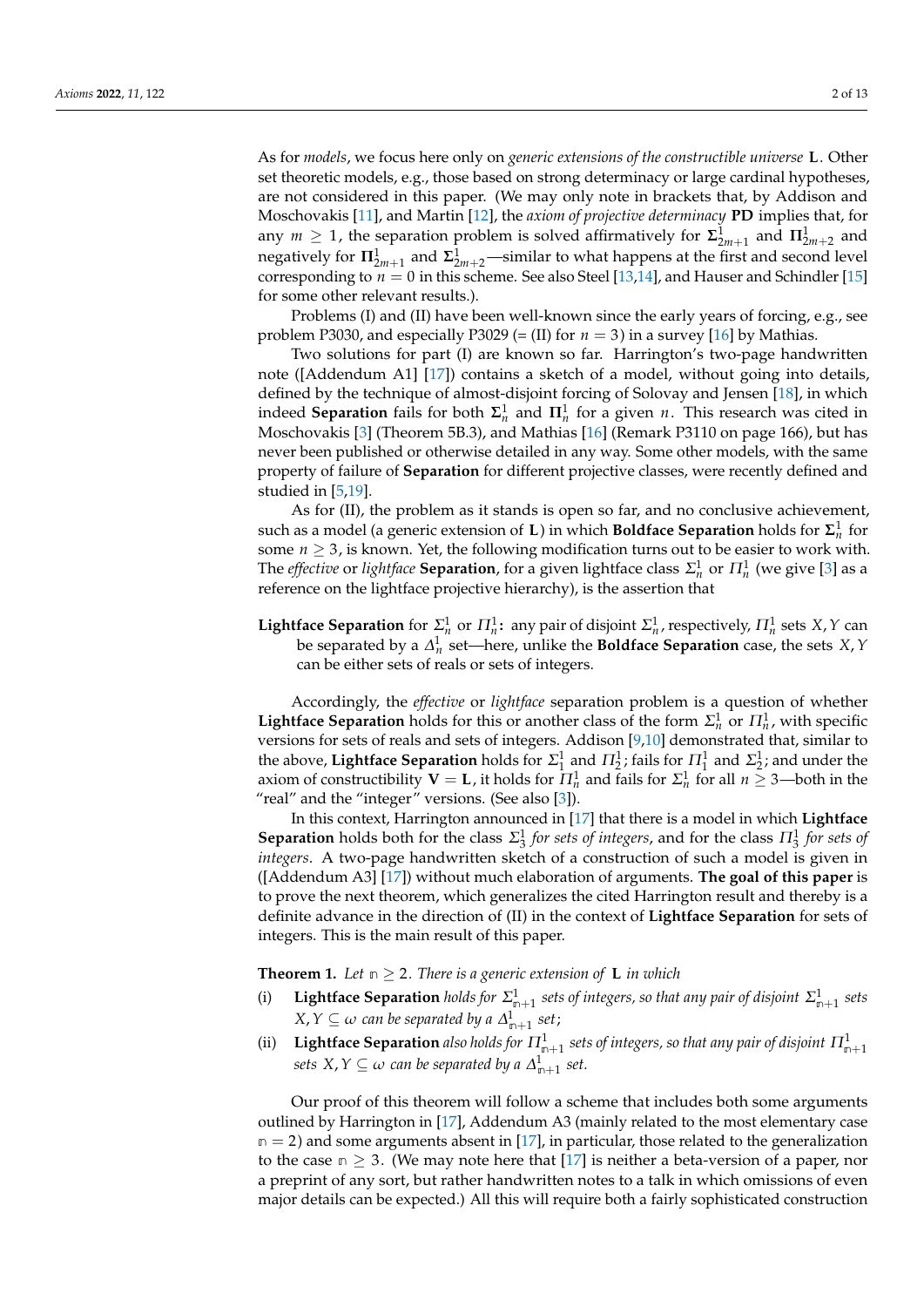of the model itself and a fairly complex derivation of its required properties by rather new methods for modern set theoretic research. Thus, we are going to proceed with fillingin all necessary details left aside in [\[17\]](#page-11-15). We hope that the detailed acquaintance with the set theoretic methods first introduced by Harrington will serve to the benefits of the reader envisaged.

To prove Theorem [1,](#page-1-0) we make use of a generic extension of **L** defined in our earlier paper [\[20\]](#page-11-18) (and before that in [\[17\]](#page-11-15)—modulo some key details absent in [\[17\]](#page-11-15)) in order to prove the consistency of the equality  $\mathscr{P}(\omega) \cap L = \mathscr{P}(\omega) \cap \Delta^1_{n+1}$  for a given  $n \geq 2$ . (The equality claims that the constructible reals are the same as  $\varDelta_{\mathsf{n}+1}^1$  reals. Its consistency was a major problem posed by Harvey Friedman [\[21\]](#page-11-19).) We present the construction of this generic model in all necessary detail.

This includes a version of almost-disjoint forcing considered in Section [2,](#page-2-0) the conehomogeneity lemma in Section [3,](#page-3-0) the systems and product forcing construction in Section [4,](#page-3-1) and a Jensen–Solovay-style construction of the actual countable support forcing product **Q** in Section [5.](#page-4-0) Theorem [2](#page-5-0) and Definition [2](#page-5-1) in Section [5](#page-4-0) present the construction of **Q** in **L** via the union of a 2 *<sup>ω</sup>*-long increasing sequence of systems **U***<sup>ξ</sup>* , *ξ* < *ω*<sup>2</sup> , which satisfies suitable completeness and definability requirements (that depend on the choice of the value of an integer **n** as in Theorem [1\)](#page-1-0), and also follows the Jensen–Solovay idea of Cohen-generic extensions at each step  $\zeta < \omega_2$  of the inductive construction of  $\mathbb{U}_{\zeta}$ .

Then, we consider corresponding **Q**-generic extensions **L**[*G*] in Section [6,](#page-5-2) and their subextensions involved in the proof of Theorem [1](#page-1-0) in Section [7](#page-6-0) (Theorem [4\)](#page-7-0). Two key lemmas are established in Section [8,](#page-7-1) and the proof of theorems [4](#page-7-0) and [1](#page-1-0) is finalized in Section [9](#page-8-0) (the  $\Sigma_{\mathsf{n}+1}^1$  case) and in Section [10](#page-10-0) (the  $\Pi_{\mathsf{n}+1}^1$  case).

The final section on conclusions and discussion completes the paper.

#### <span id="page-2-0"></span>**2. Almost-Disjoint Forcing**

Almost-disjoint forcing was invented by Jensen and Solovay [\[18\]](#page-11-16). Here, we make use of a *ω*1-version of this tool considered in ([Section 5] [\[18\]](#page-11-16)). The version we utilize here exactly corresponds to the case  $\Omega = \omega_1^{\mathbf{L}}$  developed in our earlier paper [\[20\]](#page-11-18) (and to less extent in [\[22\]](#page-11-20)). This will allow us to skip some proofs below. Assume the following:

- $\Omega = \omega_1^{\mathbf{L}}$ , the first uncountable ordinal in **L**.
- **Fun** =  $(\Omega^{\Omega}) \cap L$  = all  $\Omega$ -sequences of ordinals <  $\Omega$  in **L**.
- **Seq** =  $(\bigcap^{<\Omega} \setminus \{\Lambda\}) \cap L$  is the set of all sequences  $s \in L$  of ordinals  $<\Omega$ , of length  $0 <$  1h  $s < \Omega$ .

By definition, the sets **Fun**, **Seq** belong to **L** and card (**Seq**) =  $\Omega = \omega_1^{\mathbf{L}}$  whereas card  $(\text{Fun}) = \omega_2^{\text{L}}$  in **L**. Note that  $\Lambda$ , the empty sequence, does not belong to **Seq**.

- A set *X* ⊆ **Fun** is *dense* iff for any *s* ∈ **Seq** there is *f* ∈ *X* such that *s* ⊂ *f*.
- If  $S \subseteq \textbf{Seq}, f \in \textbf{Fun}$ ; then, let  $S/f = \{ \xi \leq \mathbb{Q} : f \mid \xi \in S \}.$
- If *S*/ *f* is unbounded in **Ω**, then say that *S covers f* ; otherwise, *S does not cover f* .

The general goal of the almost-disjoint forcing is the following: given a set  $u \subseteq \text{Fun}$ in the ground set universe **L**, find a generic set  $S \subseteq \mathbf{Seq}$  such that the equivalence " *f* ∈ *u*  $\iff$  *S* does not cover *f* " holds for each *f* ∈ **Fun** in the ground universe.

**Definition 1.**  $Q^*$  *is the set of all pairs*  $p = \langle S_p, F_p \rangle \in L$  *of finite sets*  $F_p \subseteq \textbf{Fun}$ *,*  $S_p \subseteq \textbf{Seq}$ *. Note that Q*<sup>∗</sup> ∈ **L***. Elements of Q*<sup>∗</sup> *are called (forcing) conditions.*

*If*  $p \in Q^*$ , then put  $F_p^{\vee} = \{f \mid \xi : f \in F_p \land 1 \leq \xi < \Omega\}$ ; this is a tree in **Seq**.

*Let*  $p, q \in Q^*$ . Define  $q \leq p$  (that is,  $q$  is stronger as a forcing condition) iff  $S_p \subseteq S_q$ ,  $F_p\subseteq F_q$ , and the difference  $S_q\setminus S_p$  does not intersect  $F_p^\vee$ , i.e.,  $S_q\cap F_p^\vee=S_p\cap F_p^\vee$ . Clearly, we *have*  $q \leq p$  *iff*  $S_p \subseteq S_q$ *,*  $F_p \subseteq F_q$ *, and*  $S_q \cap F_p^{\vee} = S_p \cap F_p^{\vee}$ *.* 

*If*  $u \subseteq \textbf{Fun}$ , then put  $Q[u] = \{p \in Q^* : F_p \subseteq u\}$ .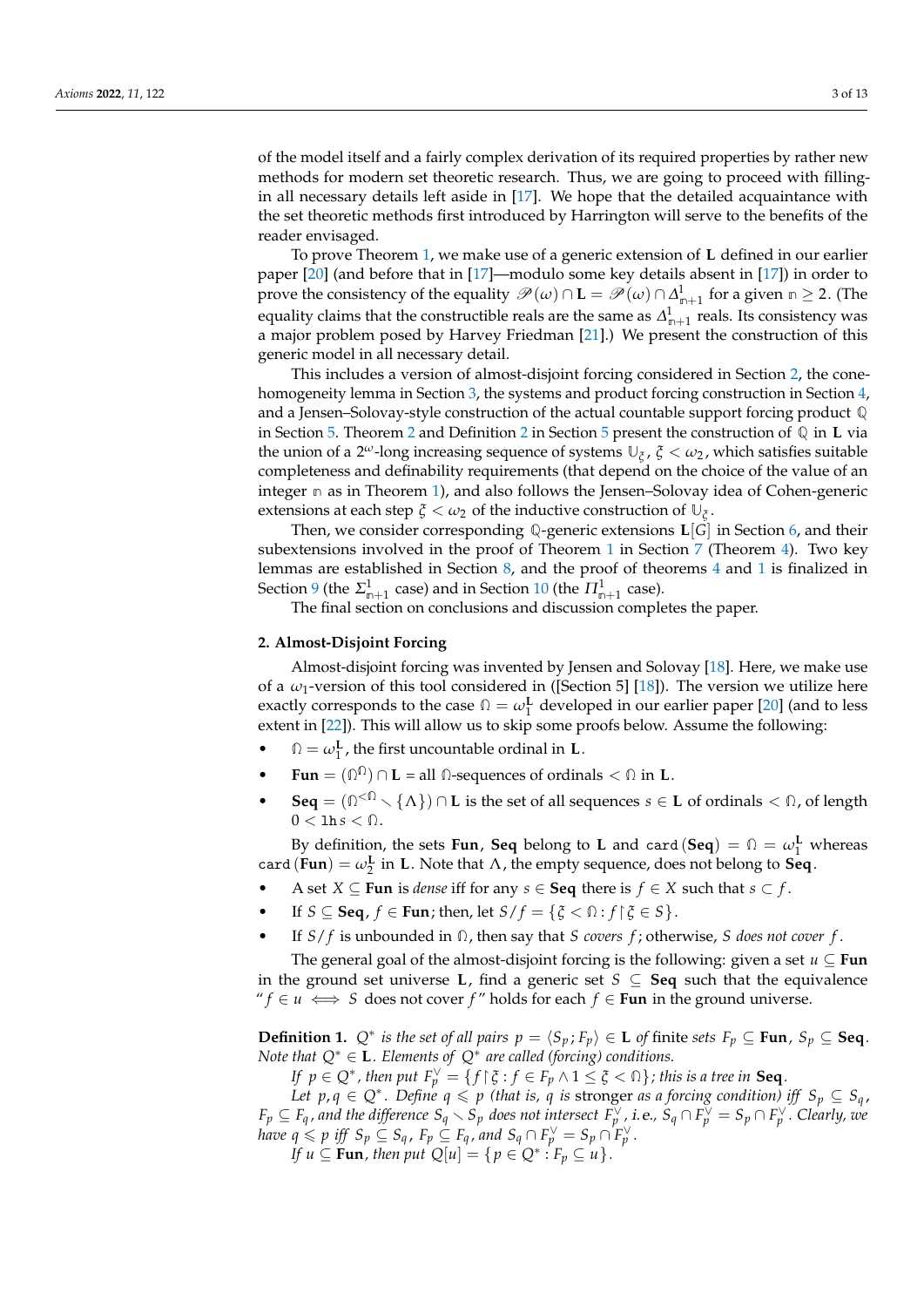<span id="page-3-3"></span>**Lemma 1** (Lemma 1 in [\[20\]](#page-11-18)). *Conditions*  $p, q \in Q^*$  *are compatible in*  $Q^*$  *iff* (1)  $S_q \setminus S_p$  *does not intersect*  $F_p^{\vee}$ , and (2)  $S_p \setminus S_q$  does not intersect  $F_q^{\vee}$ .

Thus, any conditions  $p, q \in O[u]$  are compatible in  $O[u]$  iff  $p, q$  are compatible in  $O^*$ iff the condition *p* ∧ *q* =  $\langle S_p \cup S_q : F_p \cup F_q \rangle$  ∈  $Q[u]$  satisfies *p* ∧ *q* ≤ *p* and *p* ∧ *q* ≤ *q*.

### <span id="page-3-0"></span>**3. The Almost-Disjoint Forcing Notions Are Homogeneous**

We are going to show that forcing notions of the form  $Q[u]$  are sufficiently homogeneous. This is not immediately clear here, unlike the case of many other homogeneity claims. Assume that conditions  $p, q \in Q^*$  satisfy the next requirement:

<span id="page-3-2"></span>
$$
F_p = F_q \quad \text{and} \quad S_p \cup S_q \subseteq F_p^{\vee} = F_q^{\vee}.
$$
 (1)

Then, a transformation *hpq* acting on conditions is defined as follows.

If  $p = q$ , then define  $h_{pq}(r) = r$  for all  $r \in Q^*$ , the identity.

Suppose that  $p \neq q$ . Then,  $p, q$  are incompatible by [\(1\)](#page-3-2) and Lemma [1.](#page-3-3) Define  $d_{pq} = \{r \in Q^* : r \leq p \vee r \leq q\}$ , the *domain* of  $h_{pq}$ . Let  $r \in d_{pq}$ . We put  $h_{pq}(r) = r' :=$  $\langle S_{r'}, F_{r'} \rangle$ , where  $F_{r'} = F_r$  and

$$
S_{r'} = \begin{cases} (S_r \setminus S_p) \cup S_q & \text{in case} & r \leq p, \\ (S_r \setminus S_q) \cup S_p & \text{in case} & r \leq q. \end{cases}
$$
 (2)

In this case, the difference between  $S_r$  and  $S_{r'}$  is located within the set  $X = F_p^{\vee} = F_q^{\vee}$ , so that  $S_r \cap X = S_p$  and  $S_{r'} \cap X = S_q$  whenever  $r \leqslant p$ , while  $S_r \cap X = S_q$  and  $S_{r'} \cap X = S_p$ whenever  $r \leq q$ . The next lemma is Lemma 6 in [\[20\]](#page-11-18).

- <span id="page-3-4"></span>**Lemma 2.** (i) *If*  $u \subseteq$  **Fun** *is dense and*  $p_0, q_0 \in Q[u]$ *, then there exist conditions*  $p, q \in Q[u]$ *with*  $p \leq p_0$ ,  $q \leq q_0$ , satisfying [\(1\)](#page-3-2).
- <span id="page-3-5"></span>(ii) Let  $p, q \in Q^*$  satisfy [\(1\)](#page-3-2). If  $p = q$ , then  $h_{pq}$  is the identity transformation. If  $p \neq q$ , then *h*<sub>pq</sub> is an order automorphism of  $d_{pq} = \{r \in Q^* : r \leqslant p \vee r \leqslant q\}$ , satisfying  $h_{pq}(p) = q$ *and*  $h_{pq} = (h_{pq})^{-1} = h_{qp}$ .
- <span id="page-3-6"></span>(iii) *If*  $u \subseteq \textbf{Fun}$  *and*  $p, q \in Q[u]$  *satisfy* [\(1\)](#page-3-2), then  $h_{pq}$  *maps the set*  $Q[u] \cap d_{pq}$  *onto itself order-preserving.*

**Proof (sketch).** [\(i\)](#page-3-4) By the density of *u*, there is a countable set *F* ⊆ **Fun** satisfying  $F_p \cup$  $F_q \subseteq F$  and  $S_p \cup S_q \subseteq F^{\vee} = \{f \mid \xi : f \in F \wedge 1 \leq \xi < \Omega\}$ . Put  $p = \langle S_p, F \rangle$  and  $q = \langle S_q, F \rangle$ . Claims [\(ii\)](#page-3-5) and [\(iii\)](#page-3-6) are routine.  $\square$ 

<span id="page-3-7"></span>**Corollary 1** (in L). If a set  $u \subseteq \text{Fun }$  *is dense, then*  $Q[u]$  *is* **cone homogeneous** *in the sense* of [\[23\]](#page-11-21), i.e., if  $p_0, q_0 \in Q[u]$ , then there exist conditions  $p, q \in Q[u]$  with  $p \leq p_0$ ,  $q \leq q_0$ , such *that the cones*  $Q[u]_{\leq p} = \{p' \in Q[u] : p' \leq p\}$  and  $Q[u]_{\leq q}$  are order-isomorphic.

### <span id="page-3-1"></span>**4. Systems and Product Almost-Disjoint Forcing**

To prove Theorem [1,](#page-1-0) we make use of a forcing notion equal to the countable-support product of a collapse forcing  $\mathbb C$  and  $\omega_2^{\mathbf L}$ -many forcing notions of the form  $Q[u]$ ,  $u \subseteq \mathbf{Fun}$ .

**We work in L.** Define  $\mathbb{C} = \mathscr{P}(\omega) \cap L^{<\omega}$ , the set of all finite sequences of subsets of *ω* in **L**, an ordinary forcing  $\mathcal{P}(ω) ∩$ **L** to collapse down to *ω*.

Let  $\mathcal{I} = \omega_2^{\mathbf{L}}$  and  $\mathcal{I}^+ = \mathcal{I} \cup \{-1\}$ , the *index set* of the mentioned product. Let a *system* be any map  $U: |U| \to \mathcal{P}(\text{Fun})$  such that  $|U| \subseteq \mathcal{I}$ , each set  $U(v)$  ( $v \in |U|$ ) is dense in **Fun**, and the *components*  $U(v) \subseteq \textbf{Fun}$  ( $v \in |U|$ ) are pairwise disjoint.

Given a system *U* in **L**, we let  $Q[U]$  be the finite-support product of  $\mathbb C$  and the sets  $Q[U(v)]$ ,  $v \in |U|$ . That is,  $Q[U]$  consists of all maps p defined on a finite set dom  $p =$  $|p|$ <sup>+</sup> ⊆ |*U*| ∪ {−1} so that  $p(v)$  ∈ *Q*[*U*(*v*)] for all  $v$  ∈ | $p$ | := | $p$ |<sup>+</sup>  $\setminus$  {−1}, and if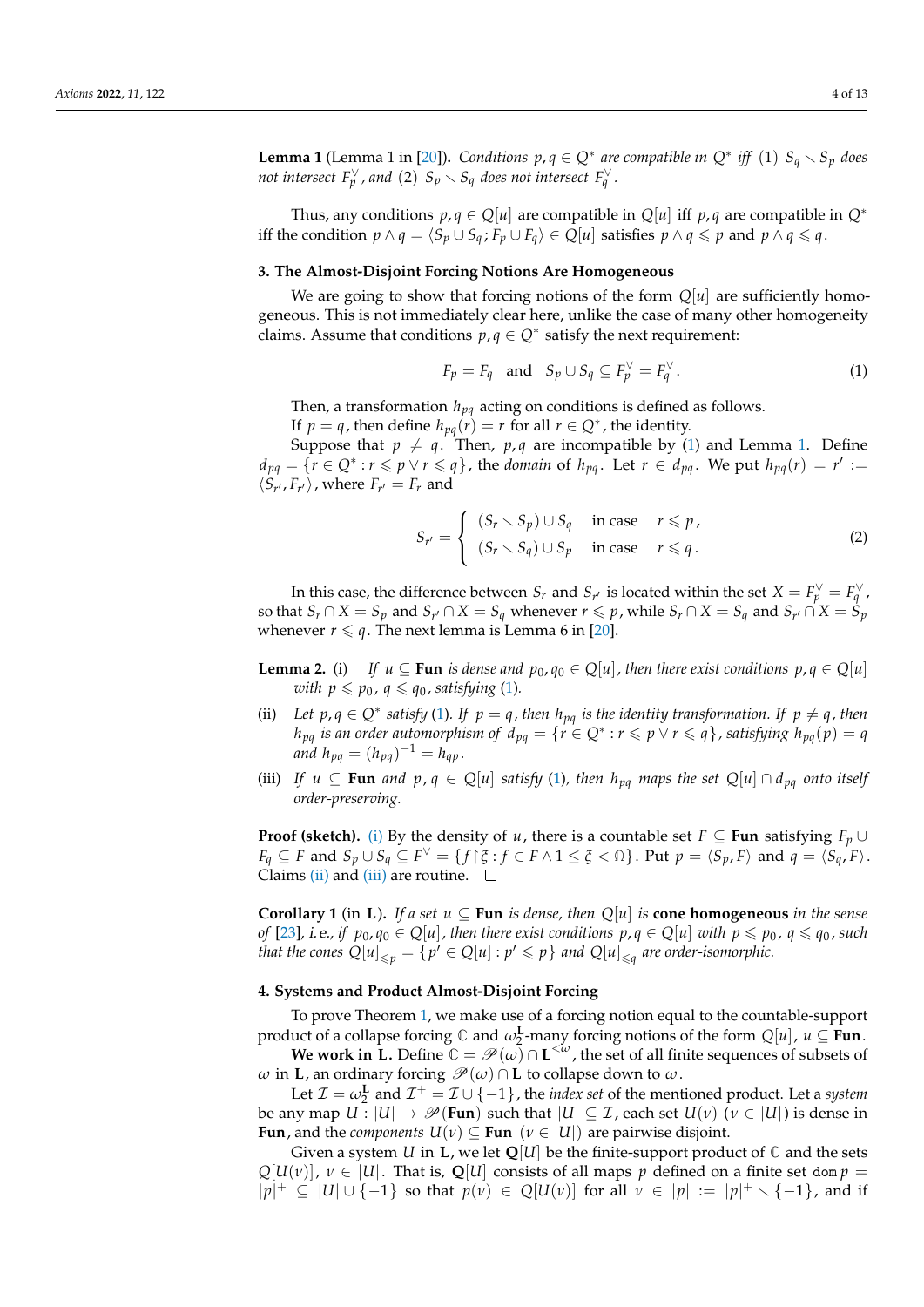$-1 \in |p|^+$ , then  $b_p := p(-1) \in \mathbb{C}$ . If  $p \in \mathbb{Q}[U]$ , then put  $F_p(v) = F_{p(v)}$  and  $S_p(v) = S_{p(v)}$ for all  $\nu \in |p|$ , so that  $p(\nu) = \langle S_p(\nu); F_p(\nu) \rangle$ .

We order  $Q[U]$  component-wise:  $p \leq q$  (*p* is stronger as a forcing condition) iff  $|q|$ <sup>+</sup> ⊆  $|p|$ <sup>+</sup>,  $b_q$  ⊆  $b_p$  in case −1 ∈  $|q|$ <sup>+</sup>, and  $p(v) \le q(v)$  in  $Q[U(v)]$  for all  $v \in |q|$ . Note that  $\mathbf{Q}[U]$  contains *the empty condition*  $\odot \in \mathbf{Q}[U]$  satisfying  $|\odot| + \in \emptyset$ ; obviously,  $\odot$  is the  $\le$ -least (and weakest as a forcing condition) element of  $\mathbf{Q}[U]$ .

<span id="page-4-2"></span>**Lemma 3** (in **L**). *If U is a system, then the forcing notion*  $Q[U]$  *satisfies*  $\omega_2^L$ -CC.

**Proof.** We argue in **L**. Assume towards the contrary that  $X \subseteq \mathbb{Q}[U]$  is an antichain of cardinality card  $X = \omega_2$ . As card  $\mathbb{C} = \omega_1$ , we can assume that  $b_p = b_q$  for all  $p, q \in X$ . Consider the set  $S = \{|p| : p \in X\}$ ; it consists of finite subsets of  $\omega_2$ .

*Case 1*: card  $S \leq \omega_1$ . Then, by the cardinality argument, there is a set  $X' \subseteq X$  and some  $a \in S$  such that  $|p| = a$  for all  $p \in X'$  and still card  $X' = \omega_2$ . Note that if  $p \neq q$ belongs to X', then  $b_p = b_q$  by the above; therefore, as  $p, q$  are incompatible, we have  $S_p \neq S_q$ . Thus,  $P = \{S_p : p \in X'\}$  still satisfies card  $P = \omega_2$ . This is a contradiction since obviously the set  $\{S_p : p \in \mathbf{Q}[U] \wedge |p| = a\}$  has cardinality  $\omega_1$ .

*Case 2*: card *S* =  $\omega_2$ . Then, by the  $\Delta$ -system lemma (see e.g., Lemma 111.2.6 in Kunen [\[24\]](#page-11-22)) there is a set  $S' \subseteq S$  and a finite set  $\delta \subseteq \omega_2$  (the root) such that  $a \cap b = \delta$ for all  $a \neq b$  in  $S'$ , and still card  $S' = \omega_2$ . For any  $a \in S$ , pick a condition  $p_a \in X'$  with  $|p| = a$ ; then,  $X'' = \{p_a : a \in S'\}$  still satisfies card  $X'' = \omega_2$ . By construction, if  $p \neq q$ belong to  $X''$ , then  $|p| \cap |q| = \delta$  and  $p, q$  are incompatible; hence, the restricted conditions  $p \restriction \delta$ ,  $q \restriction \delta$  are incompatible as well. Thus, the set  $Y = \{p \restriction \delta : p \in X''\}$  still has cardinality card *Y* =  $\omega_2$  and is an antichain. On the other hand,  $|q| = \delta$  for all  $q \in Y$ . Therefore, we have a contradiction as in Case 1.  $\square$ 

## <span id="page-4-0"></span>**5. Jensen–Solovay Construction**

Our plan is to define a system **U** ∈ **L** such that any **Q**[**U**]-generic extension of **L** has a subextension that witnesses Theorem [1.](#page-1-0) Such a system will be defined in the form of a component-wise union of a  $\omega_2^{\text{L}}$ -long increasing sequence of *small* systems, where the smallness means that, in **L**, the system involves only  $\omega_1^{\mathbf{L}}$ -many functions in **Fun**.

#### **We work in L.**

- A system *U* is *small*, if both  $|U|$  and each set  $U(v)$   $(v \in |U|)$  has cardinality  $\leq \omega_1^L$ .
- If *U*, *V* are systems,  $|U| \subseteq |V|$ , and  $U(\nu) \subseteq V(\nu)$  for all  $\nu \in |U|$ , then say that *V extends U*, in symbol  $U \preccurlyeq V$ .
- If  $\{U_{\xi}\}_{\xi < \lambda}$  is a  $\preccurlyeq$ -increasing sequence of systems, then define a system  $U = \bigvee_{\xi < \lambda} U_{\xi}$  $|I| = \bigcup_{\xi < \lambda} |U_{\xi}|$  and  $U(\nu) = \bigcup_{\xi < \lambda, \nu \in |U_{\xi}|} U_{\xi}(\nu)$  for all  $\nu \in |U|$ .

We let **ZFC**<sup>−</sup> be **ZFC** minus the Power Set axiom, with the schema of Collection instead of Replacement, with **AC** in the form of the well-orderability principle, and with the axiom: "*ω*<sup>1</sup> exists". See [\[25\]](#page-11-23) on versions of **ZFC** sans the Power Set axiom in detail. Let **ZFC**<sup> $-$ </sup> be **ZFC**<sup> $-$ </sup> plus the axioms: **V** = **L**, and the axiom "every set *x* satisfies card *x*  $\leq \omega_1$ ".

Let *U*, *V* be systems. Suppose that *M* is any transitive model of **ZFC**<sup>−</sup> 2 containing **Ω**. Define  $U \preccurlyeq_M U'$  iff  $U \preccurlyeq U'$  and the following holds:

- <span id="page-4-1"></span>(a) the set  $\Delta(U, U') = \bigcup_{v \in |U|} (U'(v) \setminus U(v))$  is *multiply* **Seq***-generic* over *M*, in the sense that every sequence  $\langle f_1, \ldots, f_m \rangle$  of pairwise different functions  $f_\ell \in \Delta(U, U')$  is generic over  $\overline{M}$  in the sense of **Seq** =  $\omega_1^{<\omega_1}$  as the forcing notion in **L**, and
- (b) if  $v \in |U|$ , then the set  $U'(v) \setminus U(v)$  is dense in **Fun**, and therefore uncountable. Note a corollary of [\(a\):](#page-4-1)  $\Delta(U, U') \cap M = \emptyset$ .
- **•** Let **JS**, *Jensen–Solovay pairs*, be the set of all pairs  $\langle M, U \rangle$ , where  $M \models \mathbf{ZFC}_{2}^-$  is a transitive model containing **Ω** and *U* ∈ *M* is a system. Then, the sets **Seq**, **Q**[*U*] also belong to *M*.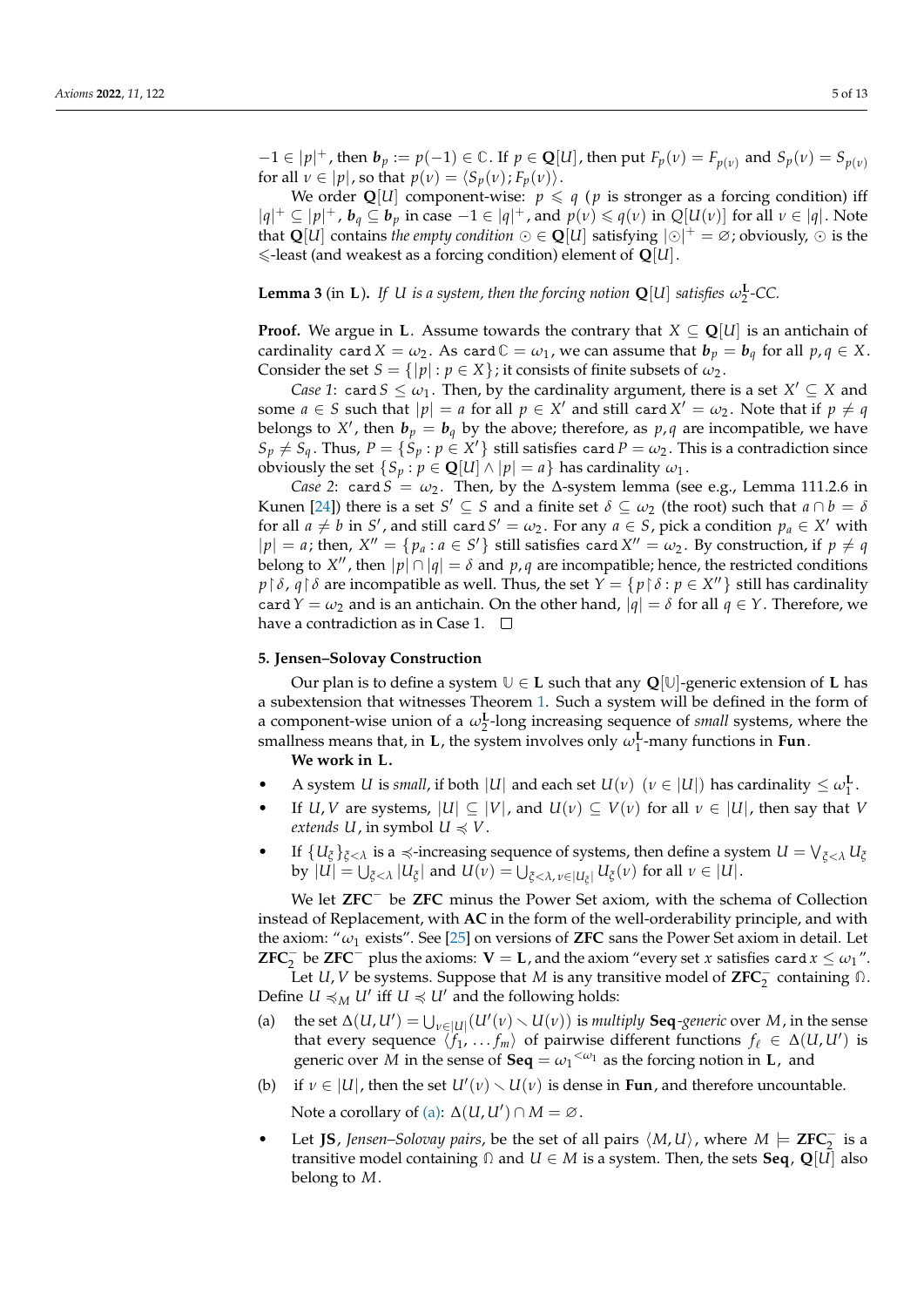- Let **sJS**, *small Jensen–Solovay pairs*, be the set of all pairs  $\langle M, U \rangle \in$  **JS** such that *U* is a small system in the sense above and card  $M \leq \omega_1$  (in **L**).
- $\langle M, U \rangle \preccurlyeq \langle M', U' \rangle \ (\langle M', U' \rangle \text{ extends } \langle M, U \rangle) \text{ iff } M \subseteq M' \text{ and } U \preccurlyeq_M U'$ ;  $\langle M, U \rangle \prec \langle M', U' \rangle$  (strict) iff  $\langle M, U \rangle \preccurlyeq \langle M', U' \rangle$  and  $\forall v \in |U|$   $(U(v) \subsetneqq U'(v))$ .
- A *Jensen–Solovay sequence* of length *λ* ≤ **Ω** <sup>⊕</sup> = *ω*<sup>2</sup> is any strictly ≺-increasing *λ*-sequence  $\{\langle M_{\xi}, U_{\xi}\rangle\}_{\xi<\lambda}$  of pairs  $\langle M_{\xi}, U_{\xi}\rangle \in$  **sJS**, satisfying  $U_{\eta} = \bigvee_{\xi<\eta} U_{\xi}$  on limit steps. Let  $J\dot{S}_\lambda$  be the set of all such sequences.
- *A* pair  $\langle M, U \rangle$  ∈ **sJS** *solves* a set *D* ⊆ **sJS** iff either  $\langle M, U \rangle$  ∈ *D* or there is no pair  $\langle M', U' \rangle \in D$  that extends  $\langle M, U \rangle$ .
- Let  $D^{\text{solv}}$  be the set of all pairs  $\langle M, U \rangle \in \text{sJS}$ , which solve a given set  $D \subseteq \text{sJS}$ .
- $\bullet$  Let *n* ≥ 3. A sequence { $\langle M_{\xi}, U_{\xi} \rangle$ }<sub> $\xi < \omega_2$ </sub> ∈  $\overrightarrow{JS}_{\omega_2}$  is *n-complete* iff it intersects every set of the form  $D^{\text{solv}}$ , where  $D \subseteq \text{sJS}$  is a  $\sum_{n=2}^{H\omega_2} (H\omega_2)$  set.

Recall that  $H\omega_2$  is the collection of all sets *x* whose transitive closure TC (*x*) has cardinality card  $(\text{TC}(x)) < \omega_2$ . Further,  $\Sigma_{n-2}^{\text{H}\omega_2}(\text{H}\omega_2)$  means definability by a  $\Sigma_{n-2}$  formula of the  $\in$ -language, in which any definability parameters in  $H\omega_2$  are allowed, while  $\Sigma_{n-2}^{H\omega_2}$ means the parameter-free definability. Similarly,  $\Delta_{n-1}^{H\omega_2}(\{\Omega\})$  in the next theorem means that  $\Omega = \omega_1^L$  is allowed as a sole parameter. It is a simple exercise that sets  $\{Seq\}$  and **Seq** are  $\Delta_1^{\text{H}\omega_2}(\{\Omega\})$  under **V** = **L**. To account for  $\Omega$  as a parameter, note that the set  $\omega_1$  is  $\Sigma_1^{\text{H}\omega_2}$ ; hence, the singleton  $\{\omega_1\}$  is  $\Delta_2^{\text{H}\omega_2}$ .

Generally, we refer to, e.g., [\[26\]](#page-11-24), Part B, 5.4, or [\[27\]](#page-11-25), Chap. 13, on the Lévy hierarchy of  $\in$  -formulas and definability classes  $\Sigma_n^H$ ,  $\Pi_n^H$ ,  $\Delta_n^H$  for any transitive set *H*.

<span id="page-5-0"></span>**Theorem 2** (Theorem 3 in [\[20\]](#page-11-18)). It is true in **L** that if  $n \ge 2$ , then there is a sequence  $\{(M_{\xi}, U_{\xi})\}_{\xi < \omega_2} \in \mathbf{\overline{fs}}_{\omega_2}$  of class  $\Delta_{n-1}^{\text{H}\omega_2}(\{\Omega\})$ ; hence,  $\Delta_{n-1}^{\text{H}\omega_2}$  in case  $n \geq 3$ , and in addition *n*-complete in case  $n \geq 3$ , such that  $\xi \in |U_{\xi+1}|$  for all  $\xi < \omega_2$ .

Similar theorems were established in [\[28–](#page-11-26)[30\]](#page-12-0) for different purposes.

## <span id="page-5-1"></span>**Definition 2** (in **L**). *Fix a number*  $n \geq 2$  *during the following proof of Theorem* [1.](#page-1-0)

 $Let \{(\mathbb{M}_{\xi}, \mathbb{U}_{\xi})\}_{\xi < \omega_2} \in \mathbf{\overline{S}}_{\omega_2}$  be any Jensen–Solovay sequence as in Theorem [2—](#page-5-0)that is,

- <span id="page-5-3"></span>(i) *the sequence is of class*  $\Delta_{m-1}^{H\omega_2}$ ;
- (ii) *we have*  $\xi \in |\mathbb{U}_{\xi+1}|$  *for all*  $\xi$ *;*
- (iii) *if*  $n \geq 3$ *, then the sequence is n*-*complete.*

 $Put\,\,\mathbb{U}=\bigvee_{\xi<\omega_2}\mathbb{U}_\xi$ , so  $\mathbb{U}(\nu)=\bigcup_{\xi<\omega_2,\nu\in|\mathbb{U}_\xi|}\mathbb{U}_\xi(\nu)$  for all  $\nu\in\mathcal{I}.$  Thus,  $\mathbb{U}\in\mathbf{L}$  is a system and  $|\mathbb{U}| = \mathcal{I}$  *since*  $\xi \in |\mathbb{U}_{\xi+1}|$  *for all*  $\xi$ *.* 

*We define*  $\mathbb{Q} = \mathbf{Q}[\mathbb{U}]$  *(the basic forcing notion). Thus,*  $\mathbb{Q} \in L$  *is the finite-support product of the set*  $\mathbb C$  *and sets*  $\mathbb Q(\nu) = Q[\mathbb U(\nu)], \nu \in \mathcal I$ *.* 

<span id="page-5-4"></span>**Lemma 4** (in **L**). *The binary relation*  $f \in \mathbb{U}(v)$  *is*  $\sum_{n=1}^{H\omega_2} (\{\Omega\})$ *.* 

**Proof.** Make use of [\(i\)](#page-5-3) of Definition [2.](#page-5-1)  $\Box$ 

### <span id="page-5-2"></span>**6. Basic Generic Extension**

We consider  $\mathbb{Q}_n := \mathbb{Q}_n = \mathbb{Q}[\mathbb{U}]$  (see Definition [2\)](#page-5-1) as a forcing notion in **L**. Accordingly, we will study **Q**-generic extensions **L**[*G*] of the ground universe **L**. Define some elements of these extensions. Suppose that  $G \subseteq \mathbb{Q}$ . Let

$$
\boldsymbol{b}_G = \bigcup_{p \in G} \boldsymbol{b}_p, \quad \text{and} \quad S_G(\nu) = S_{G(\nu)} = \bigcup_{p \in G} S_p(\nu)
$$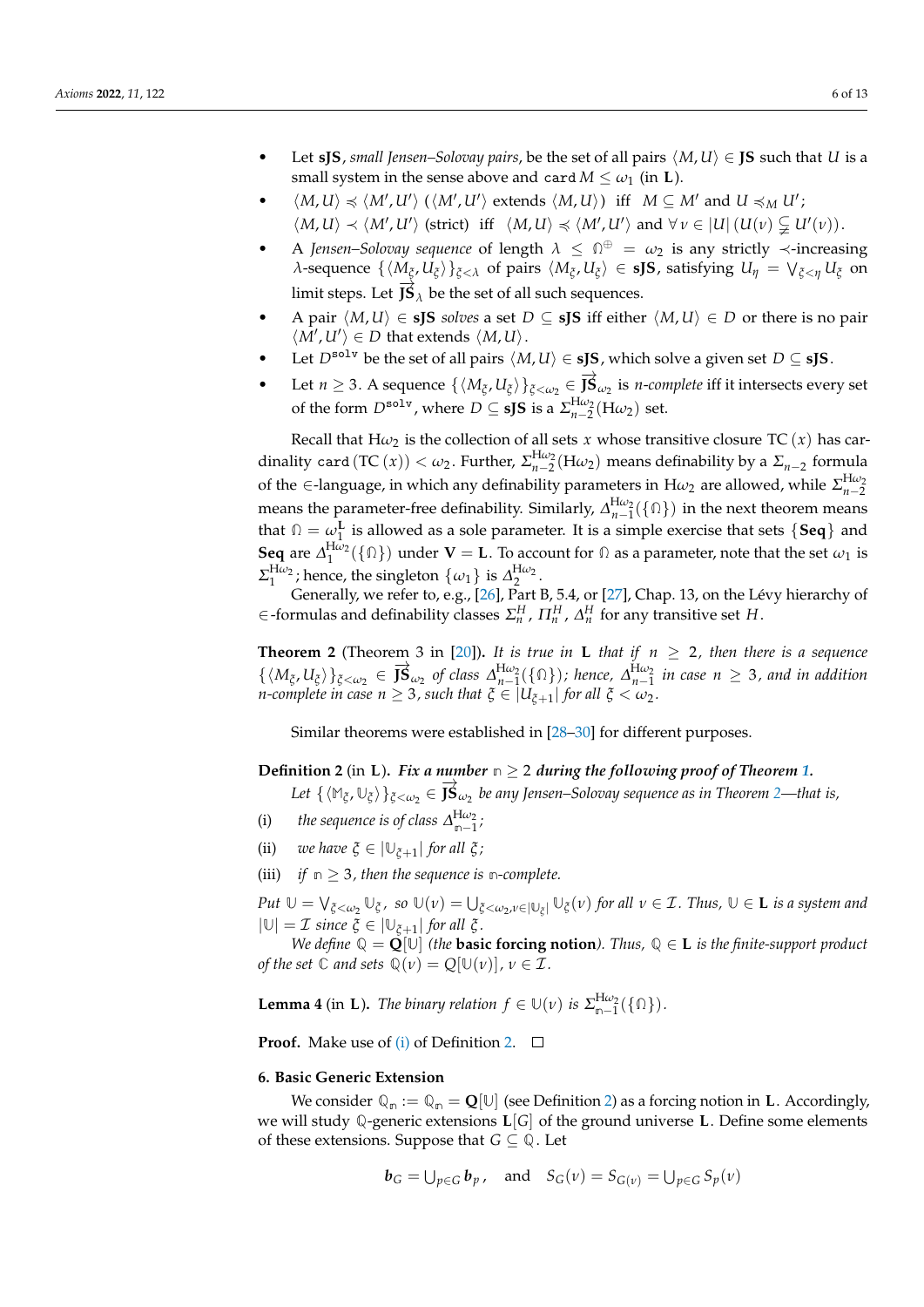for any  $v \in |G|$ , where  $G(v) = \{p(v) : p \in G\} \subseteq Q[\mathbb{U}(v)]$ . Thus,  $S_G(v) \subseteq \textbf{Seq}$ .

Therefore, any Q-generic set *G*  $\subseteq$  Q splits into the family of sets *G*(*v*), *v*  $\in$  *T*, and a separate map  $b_G:\omega\stackrel{\text{onto}}{\longrightarrow}\mathscr{P}(\omega)\cap \textbf{L}.$  It follows from Lemma [3](#page-4-2) by standard arguments that Q-generic extensions of **L** satisfy  $\omega_1 = \omega_2^{\mathbf{L}}$ .

<span id="page-6-1"></span>**Lemma 5** (Lemma 9 in [\[20\]](#page-11-18)). Let  $G \subseteq \mathbb{Q}$  be a set  $\mathbb{Q}$ -generic over **L**. Then,

- <span id="page-6-2"></span>(i)  $\mathbf{b}_G$  *is a*  $\mathbb{C}$ *-generic map from*  $\omega$  *onto*  $\mathscr{P}(\omega) \cap \mathbf{L}$ ;
- (ii) *if*  $v \in \mathcal{I}$ , then the set  $G(v) = \{p(v) : p \in G\} \in L[G]$  is  $P[\mathbb{U}(v)]$ -generic over **L**—hence, *if*  $f \in \text{Fun}$ *, then*  $f \in \mathbb{U}(v)$  *iff*  $S_G(v)$  *does not cover*  $f$ .

Now suppose that  $c \subseteq \mathcal{I}^+$ . If  $p \in \mathbb{Q}$ , then a *restriction*  $p' = p \upharpoonright c \in \mathbb{Q}$  is defined by  $|p'| = c \cap |p|$  and  $p'(v) = p(v)$  for all  $v \in |p'|$ . In particular, if  $v \in \mathcal{I}^+$ , then let

 $p \upharpoonright_{\neq v} = p \upharpoonright (|p|^+ \setminus \{v\})$  and  $p \upharpoonright_v = p \upharpoonright \{v\}$  (identified with  $p(v)$ ).

If  $G \subseteq \mathbb{Q}$ , then let  $G \upharpoonright c = \{p \in G : |p| \subseteq c\}$  (= $\{p \upharpoonright c : p \in G\}$  in case  $c \in L$ ).  $Put G {\restriction}_{\neq v} = {p \in G : v \notin |p|^+ } = G {\restriction} {(\mathcal{I}^+ \setminus \{v\})}.$ Writing  $p \nvert c$ , it is not assumed that  $c \nvert p \mid^+$ .

The proof of Theorem [1](#page-1-0) makes use of a generic extension of the form  $\mathbf{L}[G \restriction c]$ , where *G* ⊆ ℚ is a set ℚ-generic over **L** and  $c$  ⊆  $\mathcal{I}^+$ ,  $c \notin L$ .

Define formulas  $\mathbb{F}_{\nu}$  ( $\nu \in \mathcal{I}$ ) as follows:

$$
\mathbb{T}_{\nu}(S) :=_{\text{def}} S \subseteq \text{Seq} \land \forall f \in \text{Fun} \ (f \in \mathbb{U}(\nu) \iff S \text{ does not cover } f).
$$

<span id="page-6-4"></span>**Lemma 6** (Lemma 22 in [\[20\]](#page-11-18)). *Suppose that a set*  $G \subseteq \mathbb{Q}$  *is*  $\mathbb{Q}$ *-generic over* **L** *and*  $v \in \mathcal{I}$ *,*  $c \in L[G], \varnothing \neq c \subseteq \mathcal{I}^+$ *. Then,*  $\omega_1^{\mathbf{L}[G \restriction c]} = \omega_2^{\mathbf{L}}$  and

- <span id="page-6-6"></span>(i)  $\mathbb{F}_{\nu}(S_G(\nu))$  *holds*;
- <span id="page-6-7"></span> $\mathcal{S}_G(v) \notin \mathbf{L}[G \rvert_{\neq v}]$  —generally, there are no sets  $S \subseteq \mathbf{Seq}$  in  $\mathbf{L}[G \rvert_{\neq v}]$  satisfying  $\mathbb{F}_v(S)$ ;
- <span id="page-6-5"></span>(iii) *if*  $-1 \in c$ , then  $\mathbf{b}_G \in \mathbf{L}[G \mid c]$ , and if  $v \in c$ , then  $S_G(v) \in \mathbf{L}[G \mid c]$ .

The next key theorem is Theorem 4 in [\[20\]](#page-11-18). Note that if  $n = 2$ , then the result is an easy corollary of the Shoenfield absoluteness theorem.

<span id="page-6-8"></span>**Theorem 3** (elementary equivalence theorem). Assume that in  $\mathbf{L}$ ,  $-1 \in d \subseteq \mathcal{I}^+$ , sets  $Z', Z \subseteq \mathcal{I} \smallsetminus d$  satisfy  $\textsf{card}\,(\mathcal{I} \smallsetminus Z) \leq \omega_1$  and  $\textsf{card}\,(\mathcal{I} \smallsetminus Z') \leq \omega_1$  , the symmetric difference  $Z \Delta Z'$  *is at most countable and the complementary set*  $\mathcal{I} \setminus (d \cup Z \cup Z')$  *is infinite.* 

*Let*  $G \subseteq \mathbb{Q}$  *be*  $\mathbb{Q}$ *-generic over* **L**, and  $x_0 \in L[G \restriction d]$  *be any real.* 

*Then, any closed*  $\Sigma^1_{\mathfrak{m}}$  *formula*  $\varphi$ *, with real parameters in*  $\mathbf{L}[x_0]$ *, is simultaneously true in the models*  $\mathbf{L}[x_0, G \restriction Z]$  and  $\mathbf{L}[x_0, G \restriction Z']$ .

#### <span id="page-6-0"></span>**7. The Model**

Here, we introduce a submodel of the basic **Q**-generic extension **L**[*G*] defined in Section [6](#page-5-2) that will lead to the proof of Theorem [1.](#page-1-0)

Recall that a number  $n \geq 2$  is fixed by Definition [2.](#page-5-1)

Under the assumptions and notation of Definition [2,](#page-5-1) consider a set  $G \subseteq \mathbb{Q}$ ,  $\mathbb{Q}$ -generic over **L**. Then,  $b_G = \bigcup G(-1)$  is a  $\mathbb{C}$ -generic map from  $\omega$  onto  $\mathscr{P}(\omega) \cap L$  by Lemma [5](#page-6-1) [\(i\).](#page-6-2) We define

<span id="page-6-3"></span>
$$
w[G] = \{ \omega k + 2^j : k < \omega \land j \in \mathbf{b}_G(k) \} \cup \{ \omega k + 3^j : j, k < \omega \} \subseteq \omega^2,\tag{3}
$$

and  $w^+[G] = \{-1\} \cup w[G]$ . We also define, for any  $m < \omega$ ,

$$
w_{\geq m}[G] = \{ \omega k + \ell \in w[G] : k \geq m \}, \quad w_{\leq m}[G] = \{ \omega k + \ell \in w[G] : k < m \},
$$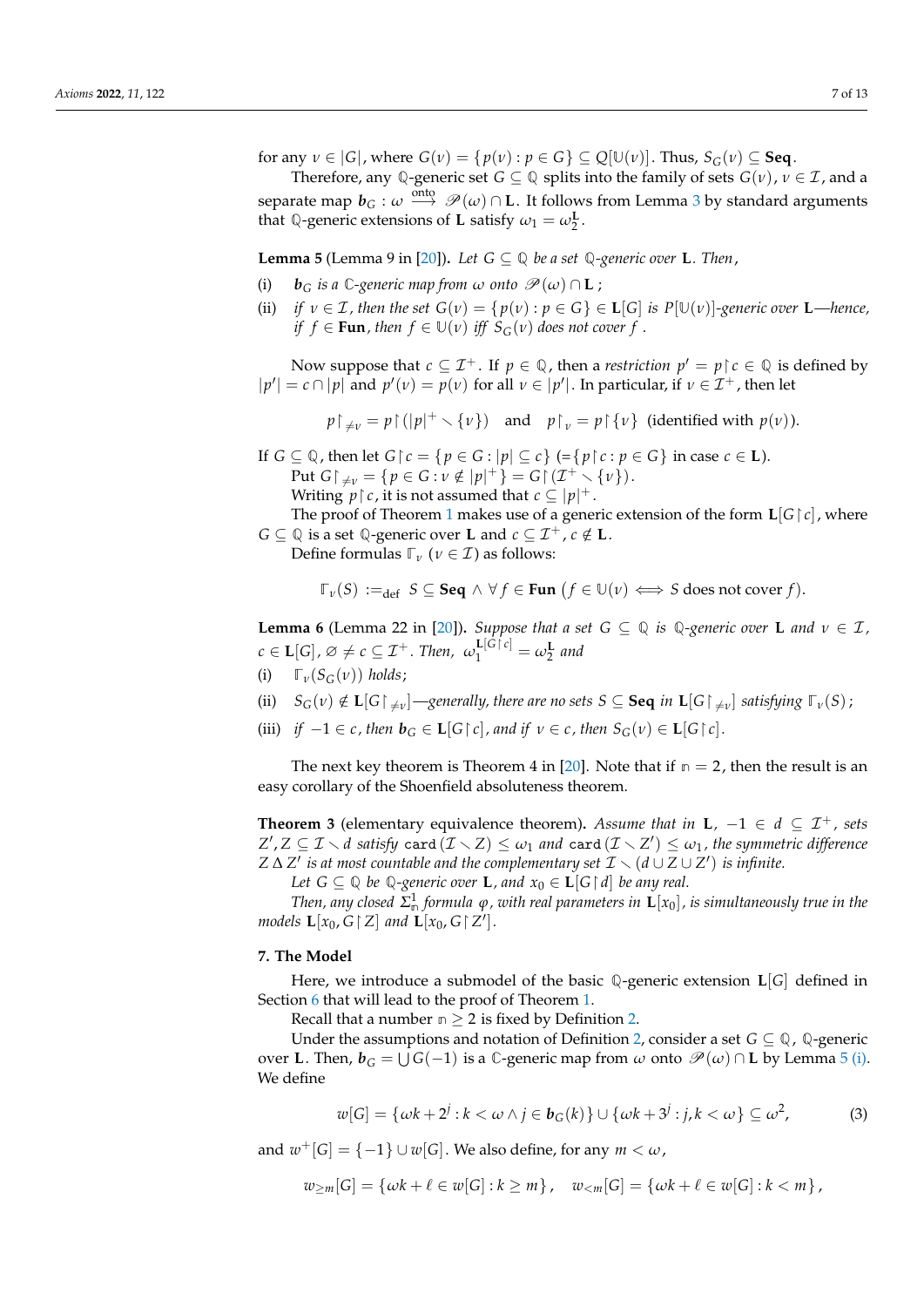and accordingly,  $w_{\geq m}^+[G] = \{-1\} \cup w_{\geq m}[G]$  and  $w_{\leq m}^+[G] = \{-1\} \cup w_{\leq m}[G]$ . With these definitions, each *k*th slice

$$
w_k[G] = \{ \omega k + 2^j : j \in \mathbf{b}_G(k) \} \cup \{ \omega k + 3^j : j < \omega \}
$$
 (4)

of  $w[G]$  is necessarily infinite and coinfinite, and it codes the target set  $b_G(k)$  since

$$
\mathbf{b}_{G}(k) = \{j < \omega : \omega k + 2^{j} \in w_{k}[G]\} = \{j < \omega : \omega k + 2^{j} \in w^{+}[G]\}.
$$
\n(5)

Note that definition [\(3\)](#page-6-3) is *monotone w.r.t.*  $\mathbf{b}_G$ , *i.e.*, if  $\mathbf{b}_G(k) \subseteq \mathbf{b}_{G}(k)$  for all *k*, then  $w[G]\subseteq w[G']$  and  $w^+[G]\subseteq w^+[G']$ . Anyway,  $w[G]\subseteq \omega^2$  (the ordinal product) is a set in **the model L**[ $b_G$ ] = **L**[ $w^+[G]$ ] = **L**[ $w$ [*G*]] = **L**[ $w_{\geq m}$ [*G*]] for each *m*, whereas  $w_{\leq m}$ [*G*] ∈ **L** for all *m*. Finally, let  $W = [\omega^2, \omega_2) = \{\zeta : \omega^2 \leq \zeta < \omega_2\}$ . Recall that if  $c \subseteq \mathcal{I}^+$ , then  $G \upharpoonright c = \{ p \in G : |p|^+ \subseteq c \}.$ 

**To prove Theorem [1,](#page-1-0) we consider the model**  $\ L[G \restriction (w^+[G] \cup W)] \subseteq L[G]$ **.** 

<span id="page-7-0"></span>**Theorem 4.** If *G* is a Q-generic set over **L**, then the class  $\mathbf{L}[G \mid (w^+[G] \cup W)]$  suffices to prove *Theorem* [1.](#page-1-0) *That is,* **Lightface Separation** *holds in*  $\mathbf{L}[G \mid (w^+[G] \cup W)]$  *both for*  $\Sigma^1_{n+1}$  *sets of*  $\dot{m}$  integers and for  $\Pi^1_{\mathfrak{m}+1}$  sets of integers.

The proof will include several lemmas.

For the next lemma, we let  $\|\text{--}_\mathbb{Q}$  be the  $\mathbb{Q}$ -forcing notion defined in **L**. If  $p \in \mathbb{Q}$  and  $-1 \in |p|$ <sup>+</sup>, then let  $p \upharpoonright_{-1} := p \upharpoonright \{-1\}$ . This can be identified with just  $p(-1) \in \mathbb{C}$ , of course, but formally  $p \upharpoonright_{-1} \in \mathbb{Q}$ . If  $-1 \notin |p|^+$ , then let  $p \upharpoonright_{-1} := \bigcirc$  (the empty condition). Let  $G$  be the canonical  $Q$ -name for the generic set  $G \subseteq Q$ ,  $W$  be a name for the set  $W = [\omega^2, \omega_2^{\mathbf{L}}) \in \mathbf{L}$ , and  $\check{\mathbf{b}}$  be a canonical  $\mathbb{Q}$ -name for  $\mathbf{b}_G$ .

<span id="page-7-4"></span>**Lemma** 7 (reduction to the  $\mathbb{C}$ -component). Let  $p \in \mathbb{Q}$  and let  $\Phi(\vec{b})$  be a closed formula *containing only b and names for sets in L as parameters. Assume that* 

$$
p \Vdash_{\mathbb{Q}} \text{``}\Phi \text{ is true in } \mathbf{L}[\underline{G} \restriction (w^+[\underline{G}] \cup \check{W})]''.
$$

*Then, p*  $\restriction$   $_{-1}$   $\parallel$   $_{-\mathbb{Q}}$  " $\Phi$  *is true in*  $\mathbf{L}[\underline{G} \restriction (w^+[\underline{G}] \cup \check{W})]$ " *as well.* 

**Proof.** By the product forcing theorem, if  $G \subseteq \mathbb{Q}$  is  $\mathbb{Q}$ -generic over **L**, then the model  $\mathbf{L}[G \mid (w^+[G] \cup W)]$  is a  $\mathbb{Q}'$ -generic extension of  $\mathbf{L}[b_G]$ , where  $\mathbb{Q}' = \prod_{\nu \in w^+[G] \cup W} Q[\mathbb{U}(\nu)]$ is a forcing in  $\mathbf{L}[b_G]$ . However, it follows from Corollary [1](#page-3-7) that  $\mathbb{Q}'$  is a (finite-support) product of cone-homogeneous forcing notions. Therefore,  $\mathbb{Q}'$  itself is a cone homogeneous forcing, and we are finished (see e.g., Lemma 3 in [\[23\]](#page-11-21) or Theorem IV.4.15 in [\[24\]](#page-11-22)).  $\Box$ 

#### <span id="page-7-1"></span>**8. Two Key Lemmas**

The following two lemmas present two key properties of models of the form  $\mathbf{L}[G \restriction (w^+[G] \cup$ *W*)] involved in the proof of Theorem [4.](#page-7-0) The first lemma shows that all constructible reals are  $\Delta_{n+1}^1$  in such a model.

<span id="page-7-3"></span>**Lemma 8.** Let a set  $G ⊆ ⊙$  be ℚ-generic over **L**. Then, it holds in **L**[ $G \upharpoonright (w^+ [G] \cup W)$ ] that  $w[G]$  *is*  $\Sigma^1_{n+1}$  *and each set*  $x \in L$ *,*  $x \subseteq \omega$  *is*  $\Delta^1_{n+1}$ .

**Proof.** Consider an arbitrary ordinal  $v = \omega k + \ell$ ;  $k, \ell < \omega$ . We claim that

<span id="page-7-2"></span>
$$
\nu \in w[G] \iff \exists S \, \mathbb{F}_{\nu}(S) \tag{6}
$$

holds in  $\mathbf{L}[G \mid (w^+[G] \cup W)]$ . Indeed, assume that  $v \in w[G]$ . Then,  $S = S_G(v) \in$  $\mathbf{L}[G \mid w^+[G]]$ , and we have  $\overline{\mathbb{F}}_v(S)$  in  $\mathbf{L}[G \mid (w^+[G] \cup W)]$  by Lemma [6](#page-6-4) [\(iii\)](#page-6-5)[,\(i\).](#page-6-6) Conversely,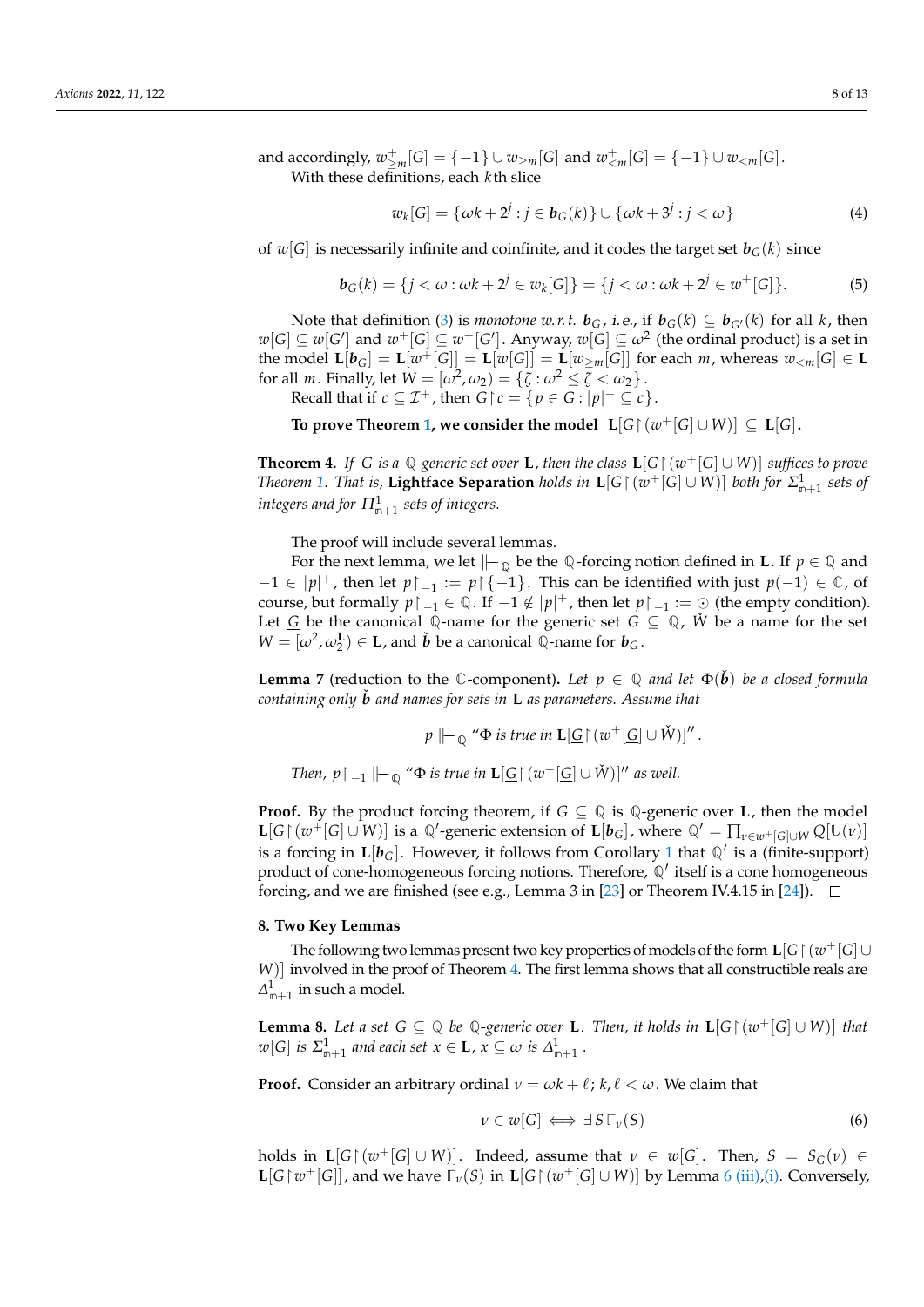assume that  $\nu \notin w[G]$ . Then, we have  $w^+[G] \in \mathbf{L}[b_G] \subseteq \mathbf{L}[G \upharpoonright w^+[G]] \subseteq \mathbf{L}[G \upharpoonright_{\neq v}]$ , but  $\mathbf{L}[G \upharpoonright_{\neq v}]$  contains no *S* with  $\mathbb{F}_v(S)$  by Lemma [6](#page-6-4) [\(ii\).](#page-6-7)

However, the right-hand side of [\(6\)](#page-7-2) defines a  $\Sigma_{\mathbb{n}}^{\text{H}\omega_2}(\{\omega_1^{\text{L}}, \text{Seq}\})$  relation in the model  $\mathbf{L}[G \mid (w^+[G] \cup W)]$  by Lemma [4.](#page-5-4) (Indeed, we have  $(\mathbf{H}\omega_2)^{\mathbf{L}} = \mathbf{L}_{\omega_2\mathbf{L}} = \mathbf{L}_{\omega_1}$  in  $\mathbf{L}[G \mid (w^+[G] \cup W)]$ *W*)]; therefore,  $(H\omega_2)$ <sup>L</sup> is  $\Sigma_1^{H\omega_2}$  in  $\mathbf{L}[G \mid (w^+[G] \cup W)]$ . On the other hand, the sets  $\{ \omega_1^{\mathbf{L}} \}$ and  $\{Seq\}$  remain  $\Delta_2^{H\omega_2}$  singletons in  $\mathbf{L}[G \mid (w^+[G] \cup W)]$ ; they can be eliminated since  $m \geq 2$ . This yields  $w[G] \in \Sigma_m^{\text{HC}}$  in  $\mathbf{L}[G \restriction (w^+[G] \cup W)]$ . It follows that  $w[G] \in \Sigma_{m+1}^1$  in **L**[*G* |  $(w^+$ [*G*] ∪ *W*)] by Lemma 25.25 in [\[27\]](#page-11-25), as required.

Now, let  $x \in L$ ,  $x \subseteq \omega$ . By genericity, there exists  $k < \omega$  such that  $b_G(k) = x$ . Then,  $x = \{j : \omega k + 2^j \in w[G]\}$  by [\(3\)](#page-6-3); therefore, *x* is  $\Sigma_{n+1}^1$  as well. However,  $\omega \setminus x \in \Sigma_{n+1}^1$  by the same argument. Thus, *x* is  $\Delta_{\mathsf{n}+1}^1$  in  $\mathbf{L}[G \restriction (w^+[G] \cup W)]$ , as required.

The proof of the next lemma involves Theorem [3](#page-6-8) above as a key reference. The lemma holds for  $n = 2$  by Shoenfield.

<span id="page-8-2"></span>**Lemma 9.** Suppose that  $G \subseteq \mathbb{Q}$  is  $\mathbb{Q}$ -generic over **L**,  $m < \omega$ ,  $c \subseteq w_{\le m}[G]$ ,  $c \in \mathbb{L}$ *. Then, any*  $\mathcal{L}$  *closed*  $\Sigma^1_{\mathfrak{m}}$  *formula*  $\Phi$ *, with reals in*  $\mathbf{L}[G$   $\restriction$   $(c\cup w^+_{\geq m}[G]\cup W)]$  *as parameters, is simultaneously true in*  $\mathbf{L}[G \restriction (c \cup w_{\geq m}^+[G] \cup W)]$  and in  $\mathbf{L}[G \restriction (w^+[G] \cup W)]$ .

*It follows that if*  $c' \subseteq c \subseteq w_{\leq m}[G]$  *in* **L**, then any closed  $\Sigma^1_{n+1}$  formula  $\Psi$ , with pa*rameters in*  $\mathbf{L}[G \restriction (c' \cup w_{\geq m}^+[G] \cup W)]$ , true in  $\mathbf{L}[G \restriction (c' \cup w_{\geq m}^+[G] \cup W)]$ , is true in the model **L**[*G*  $\restriction$  (*c* ∪  $w_{\geq m}^+[G]$  ∪ *W*)] *as well.* 

**Proof.** There is an ordinal  $\xi < \omega_2$  such that all parameters in  $\varphi$  belong to  $\mathbf{L}[G|Y]$ , where  $Y = c \cup w_{\geq m}^+[G] \cup X$  and  $X = [\omega^2, \xi) = {\gamma : \omega^2 \leq \gamma < \xi}.$  The set *Y* belongs to  $\mathbf{L}[\mathbf{b}_G]$ ; in fact,  $\mathbf{L}[Y] = \mathbf{L}[\mathbf{b}_G]$ . Therefore,  $G \upharpoonright Y$  is equi-constructible with the pair  $\langle b_G, \{S_G(v)\}\rangle_{v \in Y}$ . Here,  $b_G$  is a map from  $\omega$  onto  $\mathcal{P}(\omega) \cap L$ . It follows that there is a real  $x_0$  with  $\mathbf{L}[G|Y] = \mathbf{L}[x_0]$ . Then, all parameters of  $\varphi$  belong to  $\mathbf{L}[x_0]$ .

To prepare an application of Theorem [3](#page-6-8) of Section [6,](#page-5-2) we put

 $Z' = [\xi, \omega_2],$  $Z = e \cup Z'$ , where  $e = w_{\lt m}[G] \lt c$ , *d* = {−1} ∪ {*ωk* + *j* : *k* ≥ *m* ∧ *j* < *ω*} ∪ *X* .

It is easy to check that all requirements of Theorem [3](#page-6-8) for these sets are fulfilled.  $\Delta M$ oreover, as  $w_{\geq m}^+[G]\subseteq \{-1\}\cup \{\omega\tilde{k}+j:k\geq m\,\wedge\, j<\omega\}$  , we have  $Y=c\cup w_{\geq m}^+[G]\cup X\subseteq \mathcal{C}$ *d*; hence,  $x_0 \in \mathbf{L}[G | d]$ . Therefore, we conclude by Theorem [3](#page-6-8) that the formula  $\varphi$  is simultaneously true in  $\mathbf{L}[x_0,G\mathord{\restriction} Z]$  and in  $\mathbf{L}[x_0,G\mathord{\restriction} Z']$ . However,

$$
\mathbf{L}[x_0,G\mathord{\upharpoonright} Z'] = \mathbf{L}[G\mathord{\upharpoonright} (Y\cup Z')]=\mathbf{L}[G\mathord{\upharpoonright} (c\cup w^+_{\geq m}[G]\cup W)]
$$

by construction, while  $\mathbf{L}[x_0, G \restriction Z] = \mathbf{L}[G \restriction (w^+[G] \cup W)]$ , and we are done.

# <span id="page-8-0"></span>**9. Finalization:** *Σ* **1 <sup>n</sup>**+**<sup>1</sup> Case**

Here, we finalize the proof of Theorems [4](#page-7-0) and [1](#page-1-0) w.r.t.  $\Sigma_{n+1}^1$  sets of integers. We generally follow the line of arguments sketched by Harrington ([Addendum A3] [\[17\]](#page-11-15)) for the  $\Sigma_3^1$  case, with suitable changes mutatis mutandis. We will fill in all details omitted in [\[17\]](#page-11-15).

Recall that a number  $n \geq 2$  is fixed by Definition [2.](#page-5-1) We assume that

<span id="page-8-1"></span>(\*) a set *G* ⊆ ℚ is ℚ-generic over **L**, sets  $x, y$  ⊆ *ω* belong to **L**[*G* | ( $w$ <sup>+</sup>[*G*] ∪ *W*)], and it holds in  $\mathbf{L}[G \upharpoonright (w^+[G] \cup W)]$  that *x*, *y* are disjoint  $\Sigma^1_{n+1}$  sets.

The goal is to prove that *x*, *y* can be separated by a set  $Z \in L$  and then argue that *Z* is  $\Delta^1_{n+1}$  by Lemma [8.](#page-7-3) Recall that  $W = [\omega^2, \omega_2^L) = {\{\xi : \omega^2 \leq \xi < \omega_2^L\}}$ . Suppose that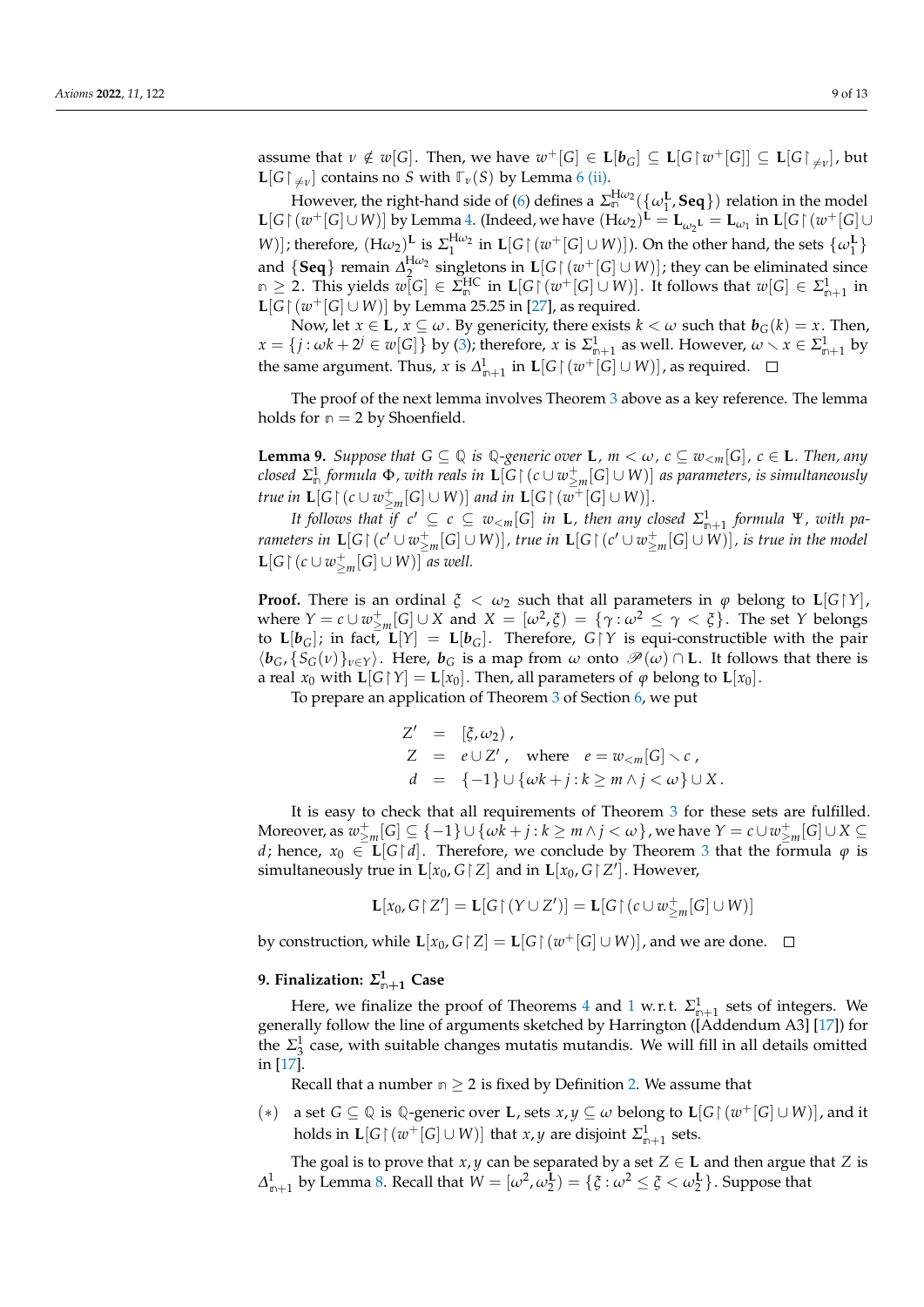<span id="page-9-0"></span>(†)  $\varphi(\cdot)$  and  $\psi(\cdot)$  are parameter-free  $\Sigma_{n+1}^1$  formulas that provide  $\Sigma_{n+1}^1$  definitions for the sets, respectively,  $x, y$  of  $(*)$ —that is,

$$
x = \{ \ell < \omega : \varphi(\ell) \} \quad \text{and} \quad y = \{ \ell < \omega : \psi(\ell) \}
$$

in  $\mathbf{L}[G \upharpoonright (w^+[G] \cup W)]$ . The assumed implication  $\forall \ell (\varphi(\ell) \Longrightarrow \neg \psi(\ell))$  (as  $x \cap y = \varnothing$ ) is forced to be true in  $\mathbf{L}[\underline{G} | (w^+[\underline{G}] \cup W)]$  by a condition  $p_0 \in G$ .

Here, <u>G</u> is the canonical Q-name for the generic set  $G \subseteq \mathbb{Q}$  while  $\check{W}$  is a name for the set  $W = [\omega^2, \omega_2^{\mathbf{L}}) \in \mathbf{L}$ .

We observe that  $\forall \ell (\varphi(\ell) \Longrightarrow \neg \psi(\ell))$  is a parameter-free sentence. Therefore, it can w.l.o.g. be assumed that  $|p_0|^+ = \{-1\}$ , by Lemma [7.](#page-7-4) In this case, the condition  $p_0 \in \mathbb{Q}$ can be identified with its only nontrivial component  $s_0 = p_0(-1) \in \mathbb{C}$ .

<span id="page-9-3"></span>**Lemma 10** (interpolation lemma). *Under the assumptions of*  $(+)$ *, if*  $\ell$ *,*  $\ell' < \omega$ *, conditions*  $p, p' \in \mathbb{Q}$  *satisfy*  $p \leq p_0$  *and*  $p' \leq p_0$  *, and we have* 

$$
p \Vdash_{\mathbb{Q}} \text{``L}[G \restriction (w^+ [G] \cup W)] \models \varphi(\ell) \text{''} \text{ and } p' \Vdash_{\mathbb{Q}} \text{``L}[G \restriction (w^+ [G] \cup W)] \models \psi(\ell') \text{''}.
$$

*Then,*  $\ell \neq \ell'$ .

**Proof** (sketched in ([Addendum A3] [\[17\]](#page-11-15)) for  $n = 2$ ). First of all, by Lemma [7,](#page-7-4) we can w.l.o.g. assume that  $|p|^+ = |p'|^+ = \{-1\}$ ; so, the components  $s = p(-1)$  and  $s' = p'(-1)$ satisfy  $s_0 \subseteq s$  and  $s_0 \subseteq s'$  in  $\mathbb{C}$ .

We w.l. o. g. assume that the tuples  $s, s'$  have the same length  $\ln s = \ln s' = m$ . (Otherwise, extend the shorted one by a sufficient number of new terms equal to  $\varnothing$ ). Define another condition  $t \in \mathbb{C}$  such that dom  $t = m$  and  $t(j) = s(j) \cup s'(j)$  for all  $j < m$ . Accordingly, define  $q \in \mathbb{Q}$  so that  $|q|^+ = \{-1\}$  and  $q(-1) = t$ . Despite that  $q$  may well be incomparable with  $p$ ,  $p'$  in  $\mathbb{Q}$ , we claim that

<span id="page-9-1"></span>
$$
q \Vdash_{\mathbb{Q}} \text{``L}[G \restriction (w^+[\underline{G}] \cup \check{W})] \models \varphi(\ell) \land \psi(\ell')''.
$$
\n<sup>(7)</sup>

To prove the  $\varphi$ -part of [\(7\)](#page-9-1), let  $H \subseteq \mathbb{Q}$  be a set  $\mathbb{Q}$ -generic over **L**, and  $q \in H$ . Then, *t* ⊂ *<i>b***<sub>H</sub>**. We have to prove that  $\varphi(\ell)$  holds in  $\mathbf{L}[H \restriction (w^+[H] \cup W)]$ .

Define another generic set  $K \subseteq \mathbb{Q}$ , slightly different from *H*, so that

- (A)  $K(v) = H(v)$  for all  $v \in \mathcal{I} = \omega_2^{\mathbf{L}}$ ;
- (B) *s* ⊂ **; and**
- (C) if  $m \leq j < \omega$ , then  $b_K(j) = b_H(j)$ .

In other words, the only difference between *K* and *H* is that  $b_K \upharpoonright m = s$  but  $b_H \upharpoonright m = t$ . It follows that  $p \in K$ ; hence,  $\varphi(\ell)$  holds in  $\mathbf{L}[K \restriction (w^+[K] \cup W)]$  by the assumptions of the lemma. Now, we note that by definition,

$$
w^+[K] \cup W = w_{< m}[K] \cup w^+_{\geq m}[K] \cup W, \quad w^+[H] \cup W = w_{< m}[H] \cup w^+_{\geq m}[H] \cup W,
$$

Here, the sets  $c_H = w_{\le m}[H]$  and  $c_K = w_{\le m}[K]$  satisfy  $c_K \subseteq c_H$  (since  $b_K(j) = s(j) \subseteq$  $t(j) = b_H(j)$  for all  $j < m$ ). In addition,  $w_{\geq m}^+[H] = w_{\geq m}^+[K]$  (since  $b_K(j)b_H(j)$  for all  $j \geq m$ ). To conclude,

<span id="page-9-2"></span>
$$
w^+[K] \cup W = c_K \cup w^+_{\geq m}[H] \cup W, \quad w^+[H] \cup W = c_H \cup w^+_{\geq m}[H] \cup W,
$$
 (8)

and  $c_K \subseteq c_H = w_{\leq m}[H]$ . On the other hand, it follows from (A) that  $K \upharpoonright c = H \upharpoonright c$  for any  $c \subseteq \mathcal{I}$ , whereas  $b_K$  and  $b_H$  are recursively reducible to each other by (B),(C). Therefore,

$$
\mathbf{L}[K \mathop{\upharpoonright} (w^+[K] \cup W)] = \mathbf{L}[H \mathop{\upharpoonright} (w^+[K] \cup W)] = \mathbf{L}[H \mathop{\upharpoonright} (c_K \cup w^+_{\geq m}[H] \cup W)]
$$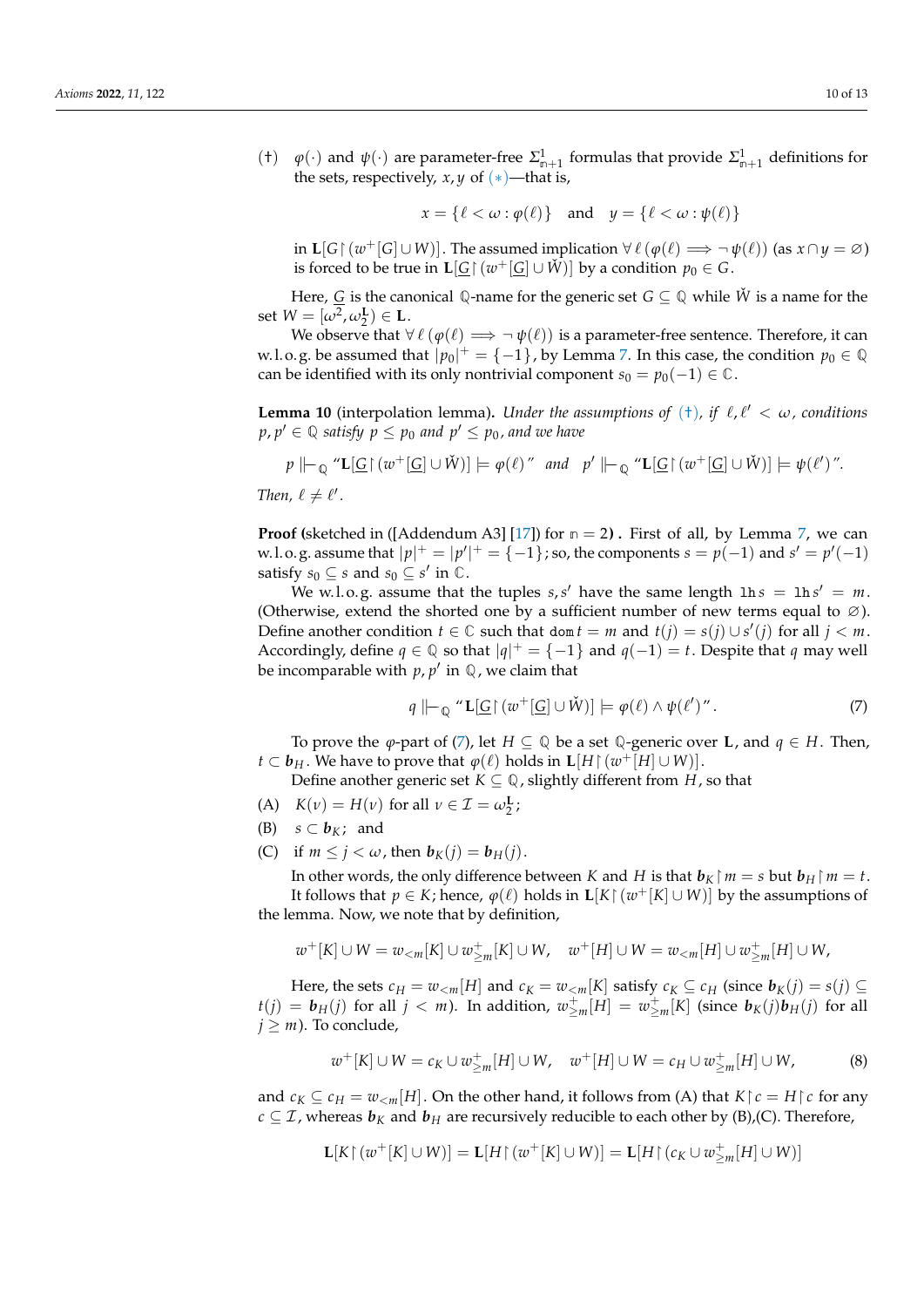by [\(8\)](#page-9-2). However,  $\varphi(\ell)$  holds in this model by the above. It follows by Lemma [9](#page-8-2) that  $\varphi(\ell)$  ${\rm holds\; in}\;$  **L** $[H\upharpoonright (w^+[H]\cup W)] = {\rm L}[c_H\cup w^+_{\ge m}[H]\cup W]$  as well. (Harrington circumvents Lemma [9](#page-8-2) in [\[17\]](#page-11-15) by a reference to the Shoenfield absoluteness theorem.) We are finished.

After [\(7\)](#page-9-1) has been established, we recall that  $q \leq p_0$  in  $\mathbb{Q}$  by construction. It follows that  $\ell \neq \ell'$  by the choice of  $p_0$  (see ([†](#page-9-0)) above).

**Proof of Theorems [4](#page-7-0) and [1:](#page-1-0)**  $\Sigma_{n+1}^1$  case. We work under the assumptions of  $(*)$  and  $(+)$ above. Consider the following sets in **L**:

$$
Z_x = \{ \ell < \omega : \exists \, p \in \mathbb{Q} \, (p \leq p_0 \land p \, \|\text{--} \mathbb{Q} \, \text{``} \mathbf{L}[\underline{G} \, \text{``} \, (\overline{w}^+[\underline{G}] \cup \check{W})] \models \varphi(\ell) \text{''}) \};
$$
\n
$$
Z_y = \{ \ell' < \omega : \exists \, p' \in \mathbb{Q} \, (p' \leq p_0 \land p' \, \|\text{--} \mathbb{Q} \, \text{``} \mathbf{L}[\underline{G} \, \text{``} \, (\overline{w}^+[\underline{G}] \cup \check{W})] \models \psi(\ell') \text{''}) \}.
$$

Note that  $Z_x \cap Z_y = \emptyset$  by Lemma [10.](#page-9-3) On the other hand, it is clear that  $x \subseteq Z_x$  and *y* ⊆ *Z*<sup>*y*</sup> by ([†](#page-9-0)). Thus, either of the two sets *Z*<sub>*x*</sub>, *Z*<sup>*y*</sup> ∈ **L** separates *x* from *y*. It remains to apply Lemma [8.](#page-7-3)  $\Box$ 

# <span id="page-10-0"></span>**10. Finalization:** *Π***<sup>1</sup> <sup>n</sup>**+**<sup>1</sup> Case**

This will be a mild variation of the argument presented in the previous section.

**Proof of Theorems [4](#page-7-0) and [1:](#page-1-0)**  $\Pi_{\mathfrak{m}+1}^1$  **case, sketch.** Emulating  $(*)$  and  $(+)$  above, we assume that a set  $G \subseteq \mathbb{Q}$  is  $\mathbb{Q}$ -generic over  $\mathbf{L}$ , and  $x,y \subseteq \omega$  are disjoint  $\Pi^1_{\mathfrak{m}+1}$  sets in  $\mathbf{L}[G \mathord{\restriction} (w^+[G] \cup$ *W*)], defined by parameter-free  $\Pi_{m+1}^1$  formulas, respectively,  $\varphi(\cdot)$  and  $\psi(\cdot)$ . The implication  $\forall \ell (\varphi(\ell) \Longrightarrow \neg \psi(\ell))$  is forced to hold in  $\mathbf{L}[\underline{G} \restriction (w^+[\underline{G}] \cup \check{W})]$  by a condition  $p_0 \in G$ satisfying  $|p_0|^+ = \{-1\}$ . The proof of Lemma [10](#page-9-3) goes on for  $\Pi_{n+1}^1$  formulas  $\varphi, \psi$  the same way, with the only difference that we define  $t(j) = s(j) \cap s'(j)$  for  $j < m$ . Yet, this is compatible with the application of Lemma [9](#page-8-2) because now,  $\varphi$ ,  $\psi$  are  $\Pi^1_{\mathsf{n}+1}$  formulas.

### **11. Conclusions and Discussion**

In this study, the method of almost-disjoint forcing was employed to the problem of obtaining a model of **ZFC** in which the **Separation** principle holds for lightface classes *Π*<sub>*n*+1</sub> and *Σ*<sub>*n*+1</sub>, for a given *n*  $\geq$  2, for sets of integers. The problem of obtaining such models has been generally known since the early years of modern set theory, see, e.g., problems 3029 and 3030 in a survey [\[16\]](#page-11-14) by Mathias. Harrington ([\[17\]](#page-11-15), Addendum A3) claimed the existence of such models; yet, a detailed proof has never appeared.

From our study, it is concluded that the technique developed in our earlier paper [\[20\]](#page-11-18) solves the general case of the problem (an arbitrary  $n \geq 2$ ) by providing a generic extension of **L** in which the **Lightface Separation** principle holds for classes  $\Pi_{n+1}^1$  and  $\Sigma_{n+1}^1$ , for a given *n*  $\geq$  2, for sets of integers, for a chosen value *n*  $\geq$  2.

From this result, we immediately come to the following problem:

**Problem 1.** *Define a generic extension of* **L** *in which the* **Lightface Separation** *principle holds* for classes  $\Pi^1_{n+1}$  and  $\Sigma^1_{n+1}$  , for **all**  $n\geq 2$  , for sets of integers.

The intended solution is expected to be obtained on the basis of a suitable product of the forcing notions  $\mathbb{Q}_n$ ,  $n \geq 2$ , defined in Section [6.](#page-5-2)

And we recall the following major problem.

**Problem 2.** *Given*  $n \geq 2$ *, define a generic extension of* **L** *in which the* **Separation** *principle holds for the classes*  $\Sigma_{n+1}^1$  *and*  $\Sigma_{n+1}^1$  *for sets of reals.* 

The case of *sets of reals* in the **Separation** problem is more general, and obviously much more difficult, than the case sets of integers.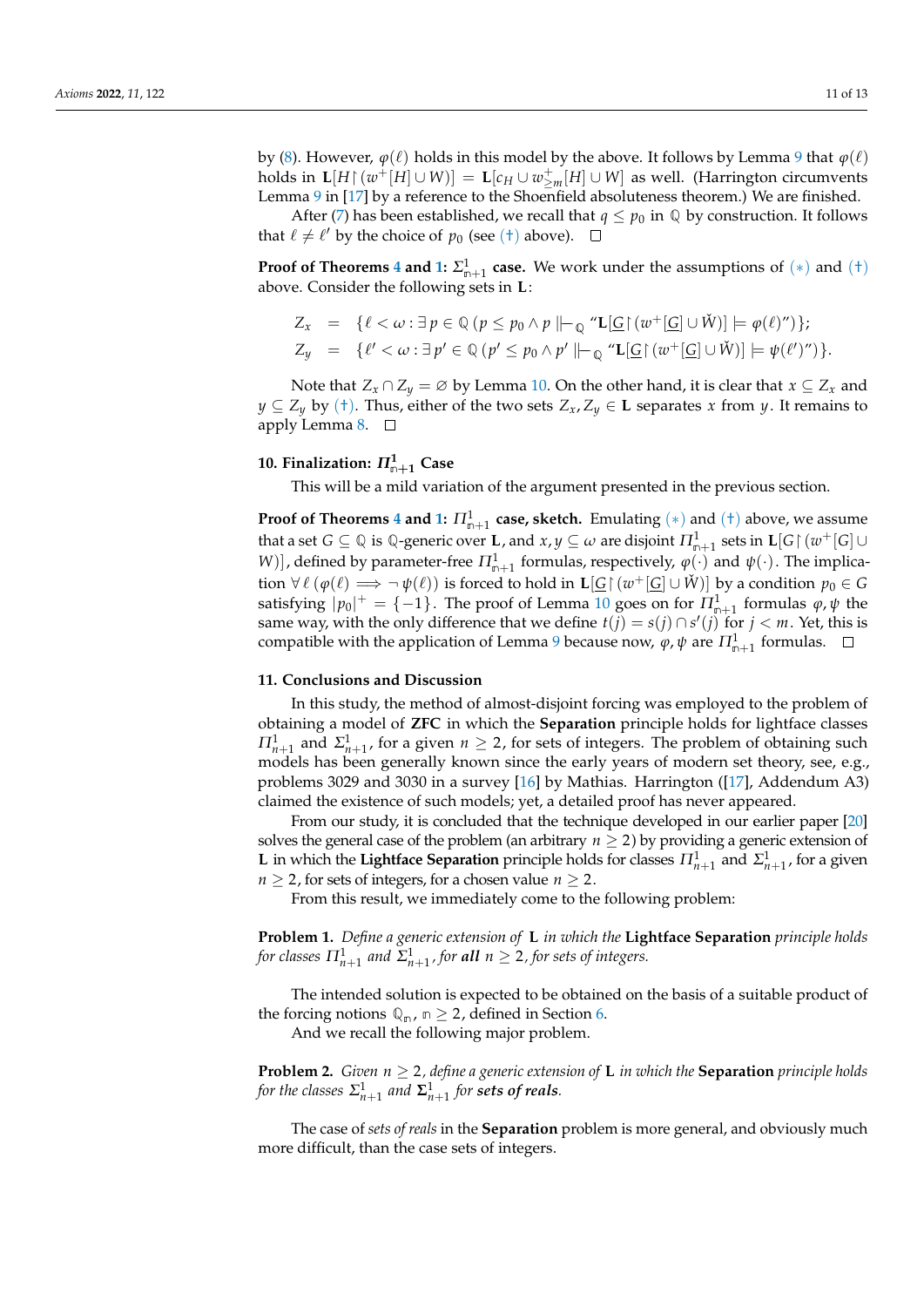**Author Contributions:** Conceptualization, V.K. and V.L.; methodology, V.K. and V.L.; validation, V.K.; formal analysis, V.K. and V.L.; investigation, V.K. and V.L.; writing original draft preparation, V.K.; writing review and editing, V.K. and V.L.; project administration, V.L.; funding acquisition, V.L. All authors have read and agreed to the published version of the manuscript.

**Funding:** This research was partially supported by Russian Foundation for Basic Research RFBR grant number 20-01-00670.

**Data Availability Statement:** Not applicable. The study does not report any data.

**Acknowledgments:** We thank the anonymous reviewers for their thorough review and highly appreciate the comments and suggestions, which significantly contributed to improving the quality of the publication.

**Conflicts of Interest:** The authors declare no conflict of interest. The funders had no role in the design of the study; in the collection, analyses, or interpretation of data; in the writing of the manuscript, or in the decision to publish the results.

#### **References**

- <span id="page-11-0"></span>1. Lusin, N. *Leçons sur les Ensembles Analytiques et Leurs Applications*; Gauthier-Villars: Paris, France, 1930; p. XVI+328.
- <span id="page-11-1"></span>2. Novikov, P.S. On the consistency of some propositions of the descriptive theory of sets. *Am. Math. Soc. Transl.* **1963**, *29*, 51–89.
- <span id="page-11-2"></span>3. Moschovakis, Y.N. *Descriptive Set Theory*; Studies in Logic and the Foundations of Mathematics; North-Holland: Amsterdam, The Netherlands; New York, NY, USA; Oxford, UK, 1980; Volume 100, p. XII+637
- 4. Kechris, A.S. *Classical Descriptive Set Theory*; Springer: New York, NY, USA, 1995; p. xviii+402.
- <span id="page-11-3"></span>5. Kanovei, V.; Lyubetsky, V. Models of set theory in which separation theorem fails. *Izv. Math.* **2021**, *85*, 1181–1219. [\[CrossRef\]](http://doi.org/10.1070/IM8937)
- <span id="page-11-4"></span>6. Lusin, N. Sur les ensembles analytiques. *Fund. Math.* **1927**, *10*, 1–95. [\[CrossRef\]](http://dx.doi.org/10.4064/fm-10-1-1-95)
- <span id="page-11-5"></span>7. Novikoff, P. Sur les fonctions implicites mesurables B. *Fundam. Math.* **1931**, *17*, 8–25. [\[CrossRef\]](http://dx.doi.org/10.4064/fm-17-1-8-25)
- <span id="page-11-6"></span>8. Novikoff, P. Sur la séparabilité des ensembles projectifs de seconde classe. *Fundam. Math.* **1935**, *25*, 459–466. [\[CrossRef\]](http://dx.doi.org/10.4064/fm-25-1-459-466)
- <span id="page-11-7"></span>9. Addison, J.W. Some consequences of the axiom of constructibility. *Fundam. Math.* **1959**, *46*, 337–357. [\[CrossRef\]](http://dx.doi.org/10.4064/fm-46-3-337-357)
- <span id="page-11-8"></span>10. Addison, J.W. Separation principles in the hierarchies of classical and effective descriptive set theory. *Fundam. Math.* **1959**, *46*, 123–135. [\[CrossRef\]](http://dx.doi.org/10.4064/fm-46-2-123-135)
- <span id="page-11-9"></span>11. Addison, J.W.; Moschovakis, Y.N. Some consequences of the axiom of definable determinateness. *Proc. Natl. Acad. Sci. USA* **1968**, *59*, 708–712. [\[CrossRef\]](http://dx.doi.org/10.1073/pnas.59.3.708)
- <span id="page-11-10"></span>12. Martin, D.A. The axiom of determinateness and reduction principles in the analytical hierarchy. *Bull. Am. Math. Soc.* **1968**, *74*, 687–689. [\[CrossRef\]](http://dx.doi.org/10.1090/S0002-9904-1968-11995-0)
- <span id="page-11-11"></span>13. Steel, J.R. Determinateness and the separation property. *J. Symb. Log.* **1981**, *46*, 41–44. [\[CrossRef\]](http://dx.doi.org/10.2307/2273254)
- <span id="page-11-12"></span>14. Steel, J.R. *The Core Model Iterability Problem*; Lecture Notes in Logic; Springer: Berlin, Germay, 1996; Volume 8, p. v+112.
- <span id="page-11-13"></span>15. Hauser, K.; Schindler, R.D. Projective uniformization revisited. *Ann. Pure Appl. Logic* **2000**, *103*, 109–153. [\[CrossRef\]](http://dx.doi.org/10.1016/S0168-0072(99)00038-X)
- <span id="page-11-14"></span>16. Mathias, A.R.D. Surrealist landscape with figures (a survey of recent results in set theory). *Period. Math. Hung.* **1979**, *10*, 109–175. ( The original preprint of this paper is known in typescript since 1968 under the title "A survey of recent results in set theory".) [\[CrossRef\]](http://dx.doi.org/10.1007/BF02025889)
- <span id="page-11-15"></span>17. Harrington, L. The Constructible Reals Can Be Anything. Preprint Dated May 1974 with Several Addenda Dated up to October 1975: (A1) Models Where Separation Principles Fail, May 74; (A2) Separation without Reduction, April 75; (A3) The Constructible Reals Can Be (almost) Anything, Part II, May 75. Available online: [http://iitp.ru/upload/userpage/247/74harr.](http://iitp.ru/upload/userpage/247/74harr.pdf) [pdf](http://iitp.ru/upload/userpage/247/74harr.pdf) (accessed on 9 February 2022).
- <span id="page-11-16"></span>18. Jensen, R.B.; Solovay, R.M. Some applications of almost disjoint sets. In *Studies in Logic and the Foundations of Mathematics*; Bar-Hillel, Y., Ed.; North-Holland: Amsterdam, The Netherlands; London, UK , 1970; Volume 59, pp. 84–104.
- <span id="page-11-17"></span>19. Kanovei, V.; Lyubetsky, V. Counterexamples to countable-section  $\Pi_2^1$  uniformization and  $\Pi_3^1$  separation. *Ann. Pure Appl. Logic* **2016**, *167*, 262–283. [\[CrossRef\]](http://dx.doi.org/10.1016/j.apal.2015.12.002)
- <span id="page-11-18"></span>20. Kanovei, V.; Lyubetsky, V. On the ∆ 1 *<sup>n</sup>* problem of Harvey Friedman. *Mathematics* **2020**, *8*, 1477. [\[CrossRef\]](http://dx.doi.org/10.3390/math8091477)
- <span id="page-11-19"></span>21. Friedman, H. One hundred and two problems in mathematical logic. *J. Symb. Log.* **1975**, *40*, 113–129. [\[CrossRef\]](http://dx.doi.org/10.2307/2271891)
- <span id="page-11-20"></span>22. Kanovei, V.; Lyubetsky, V. On the 'definability of definable' problem of Alfred Tarski. *Mathematics* **2020**, *8*, 2214. [\[CrossRef\]](http://dx.doi.org/10.3390/math8122214)
- <span id="page-11-21"></span>23. Dobrinen, N.; Friedman, S.D. Homogeneous iteration and measure one covering relative to HOD. *Arch. Math. Logic* **2008**, *47*, 711–718. [\[CrossRef\]](http://dx.doi.org/10.1007/s00153-008-0103-5)
- <span id="page-11-22"></span>24. Kunen, K. *Set Theory*; Studies in Logic; College Publications: London, UK, 2011; Volume 34, p. viii+401.
- <span id="page-11-23"></span>25. Gitman, V.; Hamkins, J.D.; Johnstone, T.A. What is the theory ZFC without power set? *Math. Log. Q.* **2016**, *62*, 391–406. [\[CrossRef\]](http://dx.doi.org/10.1002/malq.201500019)
- <span id="page-11-24"></span>26. Barwise, J. (Ed.) *Handbook of Mathematical Logic*; Studies in Logic and the Foundations of Mathematics; North-Holland: Amsterdam, The Netherlands, 1977; Volume 90, p. 1165.
- <span id="page-11-25"></span>27. Jech, T. *Set Theory*; The third millennium revised and expanded ed.; Springer: Berlin/Heidelberg, Germany; New York, NY, USA, 2003; p. xiii+769. [\[CrossRef\]](http://dx.doi.org/10.1007/3-540-44761-X)
- <span id="page-11-26"></span>28. Kanovei, V.; Lyubetsky, V. Definable E<sub>0</sub> classes at arbitrary projective levels. Ann. Pure Appl. Logic 2018, 169, 851-871. [\[CrossRef\]](http://dx.doi.org/10.1016/j.apal.2018.04.006)